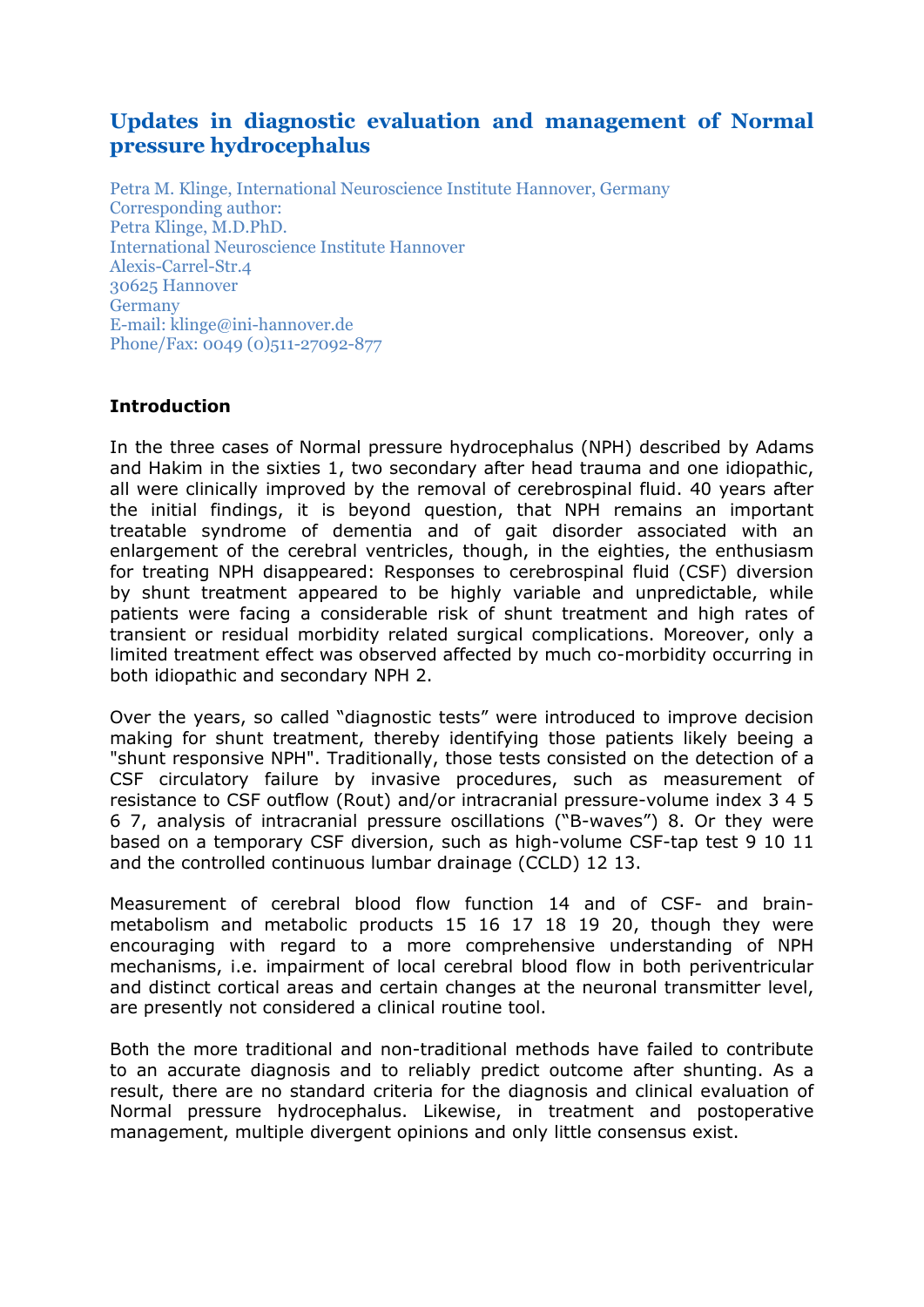The present article should address important aspects of the current understanding in the diagnostic evaluation and management of the NPH syndrome. However, pointing on the fact that still no "state of the art" exists, it´s potential reasons will be discussed outlining but some of the major drawbacks in NPH diagnosis and management. In this regard, advantages and potential future applications of modern neuroimaging techniques will be presented, based on the author's and others´ clinical and experimental studies of cerebral blood flow, cerebrovascular reserve capacity and of brain function in NPH and in hydrocephalus. In the synthesis of this article, current initiatives providing perspectives for an improved management of the NPH patient, the evidence-based NPH practice guidelines and the European multicenter study on prediction of outcome in idiopathic NPH, are introduced.

While no clear figures on the incidence of both idiopathic and secondary NPH exist, in many services patient numbers presently seem to increase, however, not only due to a better standard of care and an increased longevity, but also patients are now seeking an improved quality of life. Though, among clinicians, there is an ongoing battle between those, which think that NPH is just a conglomerate of diseases with a lot of co-morbidity and not worthwhile treating, and those who still believe that a shunt can cure. Fortunately, most of us believe that adequate selection of patients may bring about great alleviation of NPH related symptoms, and, if undetected, NPH may cause significant social disability, e.g. in the elderly population.

### **NPH Diagnosis**

The association between non-obstructive ventricular enlargement and the triad of gait, cognitive and urinary disturbances have been observed in many clinical studies over the past decades 21 22 23 24 25 26 27. Thus, identification of ventriculomegaly by neuroimaging and findings of the triad is a mainstay of establishing the diagnosis of NPH. Patients with ventriculomegaly in the absence of any of the symptoms associated with the disorder are generally not diagnosed of having NPH and, vice versa, patients without evidence of ventriculomegaly even if they present some of the clinical signs and symptoms would be not considered an NPH 21. NPH is classified into secondary NPH, in which intracerebral and subarachnoidal hemorrhage is among the leading causes, followed by posttraumatic, post infectious or brain tumor associated NPH 28 29 30 31 32, and into idiopathic NPH without an identifiable antecedent 33 .

As diagnosis of secondary NPH seem to be more straight forward due to the presence of potential causative factors, diagnosing idiopathic NPH remains a difficult task as the differential diagnosis includes the wide spectrum of the classic forms of neurodegenerative diseases, in particular vascular dementia 34 35, M. Alzheimer 36 37 38 39, M. Parkinson 40 41 42 43, less frequently Lewy body disease, ALS, progressive supranuclear palsy and others. Furthermore, in this group, age-related orthopedic problems, degenerative changes of the spine, metabolic secondary neuropathies, prostatism in men and gynecological problems in women may variably confound the diagnosis of the symptoms related to the NPH syndrome.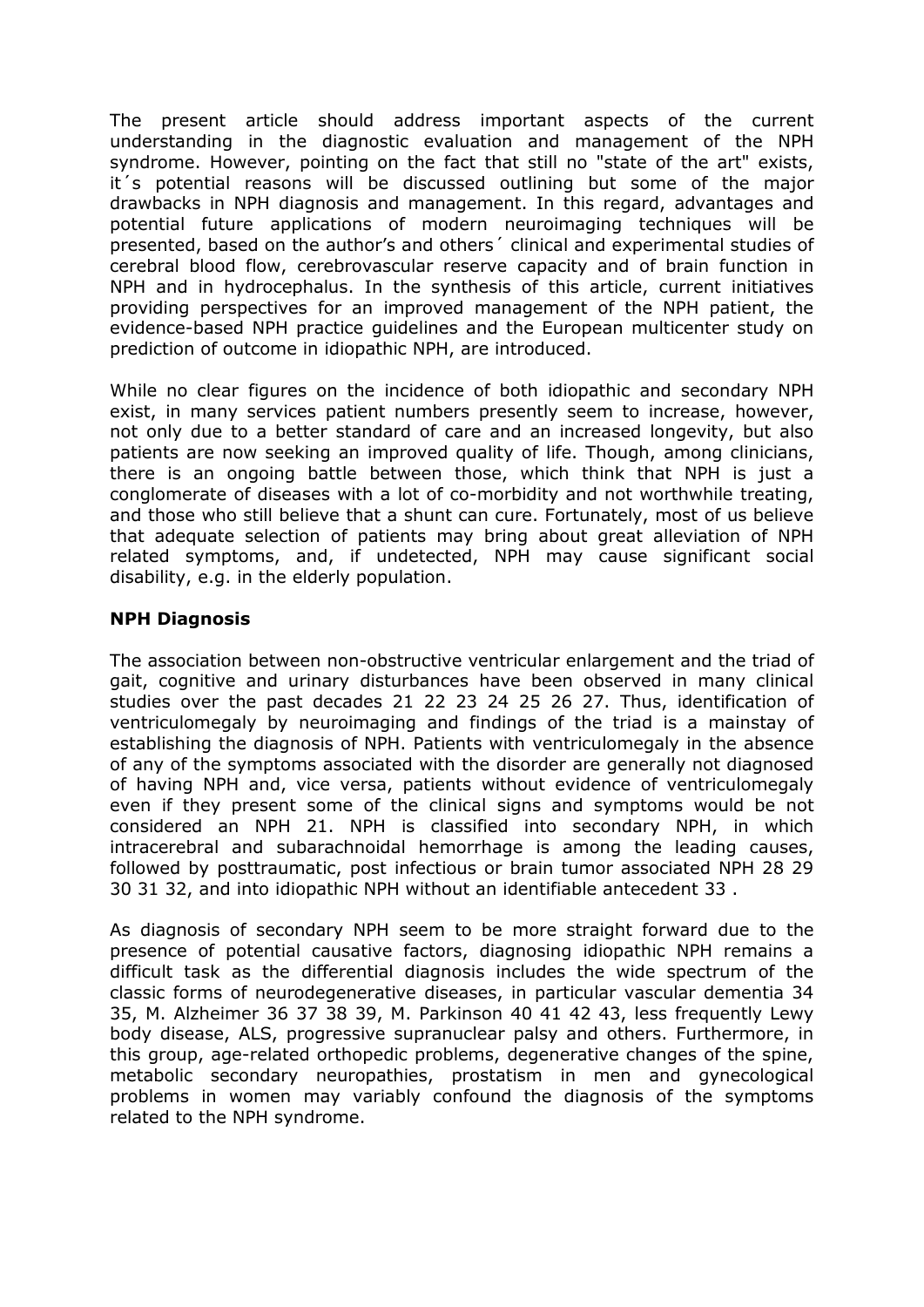# **The Clinical Triad**

Ojemann and Fisher 44 were among the first to emphasize the gait disturbance as a primary clinical manifestation of NPH. The Gait-profile has been described as an "abasia-astasia"- syndrome due to the frequently observed abnormal standing base, difficulty ascending or descending stairs and/or rising from a chair and, as the disease progresses, turning in place becomes quite difficult and typically requires multiple steps 45 46. Others have stressed on the importance of problems of posture and balance in NPH as after shunting most marked improvements in the postural than in the remaining motor functions have been observed 47. In a study of postural function in 52 patients with normal pressure hydrocephalus, compared to the healthy control, the NPH patients had a larger sway area, however, the direction of the inclination in the saggital plane was neutral or forward in the NPH patients (identical to patients with SAE) while it was backward in the controls 48.

Generally, investigators most readily look at motor and gait difficulties, e.g. using computer aided video-analysis, which has not only shown valuable in the clinical evaluation of NPH, however, has furthermore helped to identify some "typical" criteria of gait disturbances in NPH: A reduced cadence, decreased step height, reduced counter rotation of the shoulders relative to the pelvis during ambulation, an upward angular movement of the foot during stepping and a diminished stride length was observed 49. Compared to healthy controls, patients with NPH walked with more variable strides, while the step width and foot rotation angles showed less step-to-step variability 50. Interestingly, following a diagnostic spinal tap, only the stride length has improved 42 50. It would be valuable, however, to relate the changes before and after a tap to gait features before and after shunting in order to determine the potential value of different gait findings for predicting clinical improvement after shunting 41.

Gait and postural disturbances, however, are not the only finding of movement disorders in NPH 40 43 47: a more general involvement of the motor system including disturbances of the upper limb kinetics was evidenced by an optoelectronic movement analysis of the postural, loco motor and manual (PLM) performance 43 done before intervention, after CSF tap test and 3 months post CSF shunt. Comparison was made to data from 10 age matched normal subjects and 10 patients with Parkinson's disease (PD). Shunt operation of the NPH patients and l-dopa treatment of the Parkinson patients improved the PLM performance to a comparable degree, however, the NPH patients improved the speed in the PLM test after the operation, while the PD patients additionally improved the co-ordination after l-dopa treatment. This is not the only indication of an association between NPH and Parkinson's symptoms in humans as Parkinson-like symptoms were reported in 118 patients of different types of chronic hydrocephalus40: 75% of the patients had additional akinetic, tremulous, hypertonic and /or hyperkinetic movement disorders. Their prevalence was highest in patients with idiopathic normal pressure hydrocephalus (56/65 patients, 86%) and, supporting the suggestion of a more generalized motor disturbance in NPH, the most frequent movement disorder was upper extremity bradykinesia, which responded favorably to CSF diversion in 80% of a subset of this group.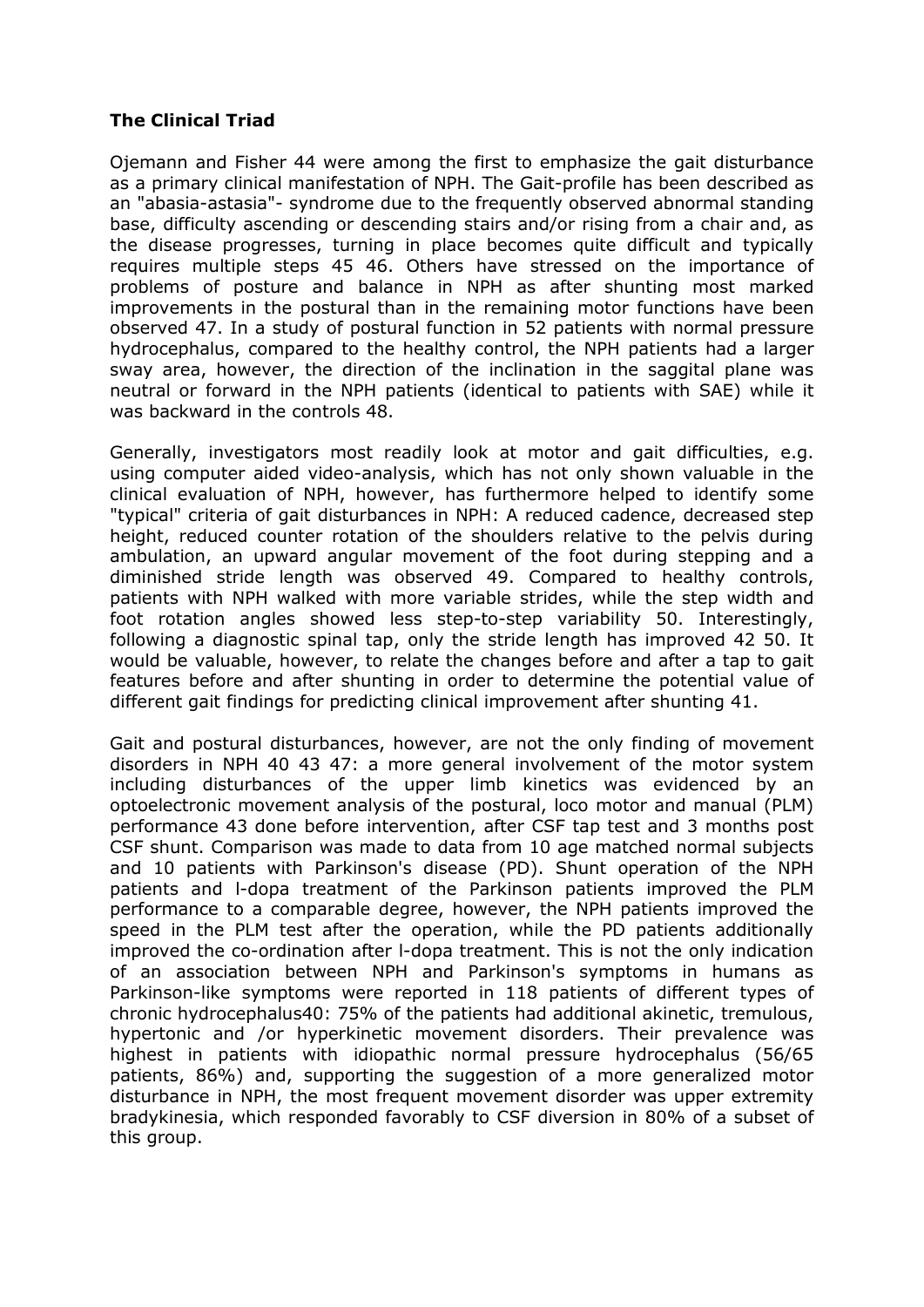Focal signs, pyramidal tract signs, spasticity and abnormal reflexes are seldom reported, however, may be either suggestive of an advanced stage of the disease or reflect a co-morbid condition, and have shown to be associated with a poorer outcome of shunt treatment 34 51.

Electromyography and motor-evoked potentials 52 53 have contributed to an understanding of the potential origin of motor disturbances suggesting that the walking and motor dysfunction in hydrocephalus are rather extrapyramidal disturbances than a result of a major pyramidal tract involvement. The studies of motor-evoked potentials 52 and the above reported study of postural function 48 in NPH patients both have indicated an involvement of the sensorimotor integration leading to normal gait by a misinterpretation of afferent visual stimuli in the brainstem postural centre. In addition, the Rhomberg quotient in NPH was recently found to be lower than in patients with subcortical encephalopathy or in controls, thereby indicating that the visual information cannot or only mildly improve posture and motor coordination in NPH 54. This is controversial in Parkinson's disease where external visual cues were highly effective in raising the stride length and cadence 42 suggesting different mechanisms behind the motor performances in NPH and Parkinson's disease 43.

Based on the findings, the gait disorder in normal pressure hydrocephalus is suggested to reflect a subcortical motor control disorder affecting the substantia nigra and the basal ganglia output connection pathways to structures in the frontal lobes, brought about by abnormal pulsatile CSF flow while fibers are passing in proximity of the lateral ventricles 42 49.

In contrast, the incontinence and/or urinary dysfunction is no longer regarded a specific symptom due to a considerable co morbidity in the elderly, though, it is only observed in about 43% of patients 30. Although urodynamic measures have found "hyperactivity" and "contractibility" with low volumes in patients, i.e. a "neurogenic bladder", they have not contributed to differential diagnosis of incontinence in NPH 55. While urgency has been observed more frequently in early stages of the disease, gait disturbances and frontal indifferences may lead the disturbances of incontinence at later stages of the disease.

The cognitive profile of NPH patients has been described as a deficit in attention, a slowing of thought process, apathy, inertness, loss of motivation associated with memory disorders. However, compared to the gait, there seem to be the highest variability in cognitive disturbances before and also in their changes after shunting 23 26 25 56 57 58 59. Furthermore, psychiatric problems such as hostility, aggressiveness and depression were frequently reported in patients before shunting and also in patients, which responded favorably to shunting 57 60. The appearance of depression in patients with NPH could not only be a consequence of the underlying brain disease, however, could also arise in response to the physical and mental disabilities associated with NPH and to the psychomotor retardation commonly seen.

In early studies, cognitive symptoms have been emphasized as the primary clinical manifestation of NPH 61, however, questions about the prevalence and the evolution of cognitive symptoms in the NPH syndrome relative to the gait and motor signs still remain unanswered unless this has never been tested formally, i.e. using neuropsychological testing 57. Giving the impression of a variable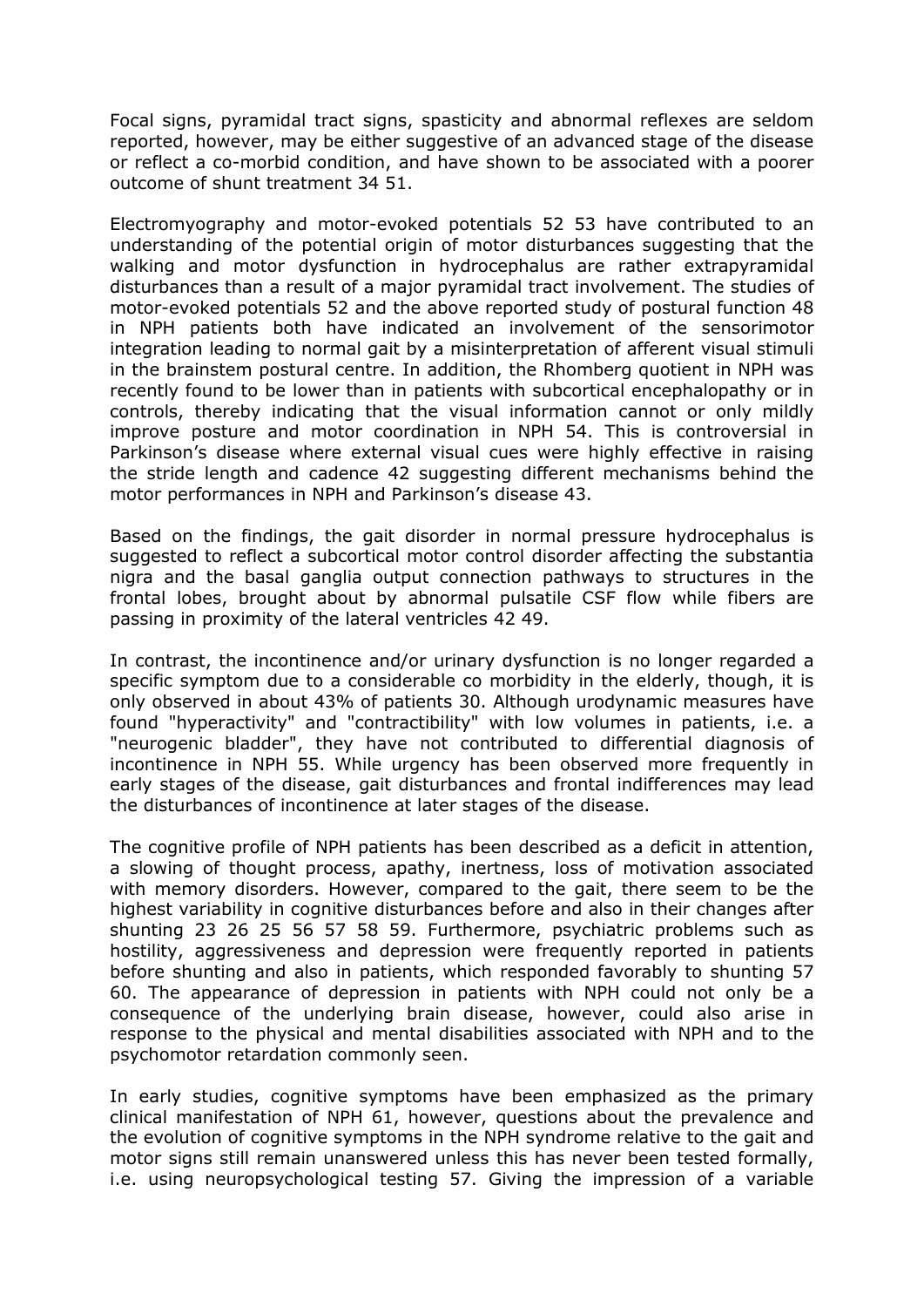improvement, cognitive symptoms can be subtle and also changes after shunting may go undetected, however, may not have been reliably assessed without the aid of psychometric measures 24. A fact yet not has been paid much attention to by clinicians, is that a certain "profile" of cognitive symptoms has also been detected using the various neuropsychological tests 9 10 25 26 58 59 62 63 64:

Overall, verbal performance was better than non-verbal performance showing an impairment of attention, reaction time, executive function, visuospatial performance, object memory and perception and visuoconstructive function. Authors suggest that this may point to a bilateral kortiko-frontal lobe defect 65, however, the origin and pathophysiology of NPH dementia clearly needs further understanding, and so far, no consensus has been reached by the various neuropsychological studies with regard to the "neuroanatomical" localization of the cognitive deficit in NPH .

**Table 1** provides an overview of prospective evaluations of changes in neuropsychological function after shunting. The psychometric tests used in these studies considerably varied, making it impossible to conclude, which test might provide a means of monitoring the cognitive outcome in Normal pressure hydrocephalus, however, what presently seem more important, that already within the first 2-3 months after treatment, most of the above mentioned psychometric signs have shown a good or favorable response 9 63 64.

With regard to the prediction of shunt outcome, verbal signs have shown to provide a bad prognostic sign 66, likewise to the presence of focal neurological symptoms. There is further some evidence that the lack of the Triad, a longstanding Triad and the predominance of cognitive disturbances arising before the gait disorder may be related to a poorer prognosis after shunt treatment 24 67, however, none of the different clinical signs and symptoms has ever been successfully related to clinical improvement after shunt treatment in individual patients.

| Author,<br>year        | Patient<br>number      | Study-<br>design                                                            | Follow-up<br>period | Psychometric<br>improvement-<br>after shunting<br>(overall rate)                                                                     | Correlation with<br>clinical/functional<br>outcome after<br>treatment | Quality of<br>psychometric<br>improvement<br>after treatment                           |
|------------------------|------------------------|-----------------------------------------------------------------------------|---------------------|--------------------------------------------------------------------------------------------------------------------------------------|-----------------------------------------------------------------------|----------------------------------------------------------------------------------------|
| Iddon et al.<br>1999   | <b>11 NPH</b><br>mixed | prospective,<br>not<br>consecutive,<br>Alzheimer<br>and healthy<br>controls | 6 months            | patients<br>performed in the<br>dementing<br>rate, all were<br>scoring within<br>the normal non-<br>demented range<br>after shunting | not specified                                                         | significant<br>improvement in<br>attentional deficits<br>and perceptual<br>performance |
| Wikkelsö et<br>al.1982 | 21 NPH<br>mixed        | prospective,<br>consecutive,<br>16 demented<br>controls                     | 3 months            | variable                                                                                                                             | not specified                                                         | major improvement<br>of<br>visuoperceptual<br>functions after                          |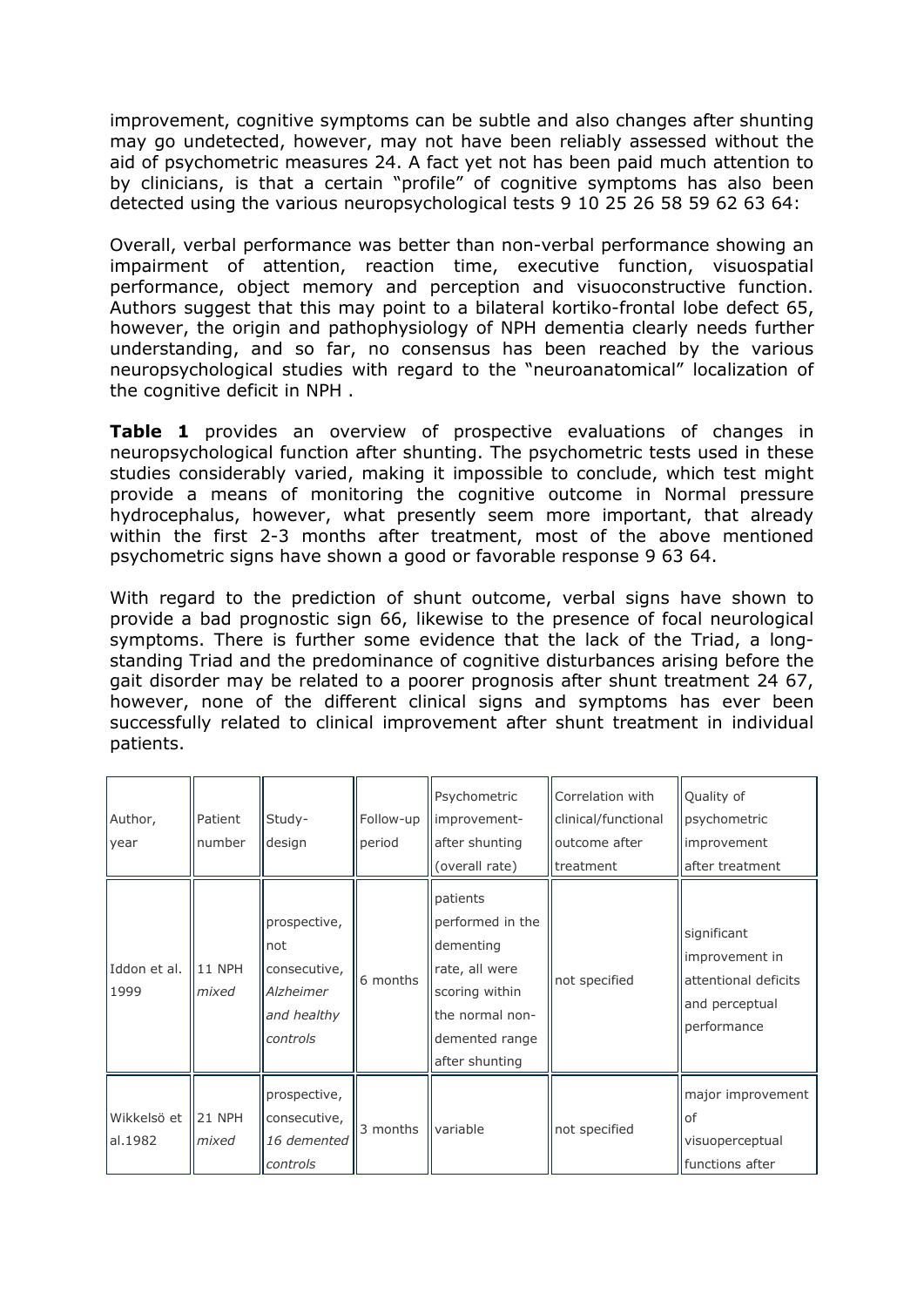|                            |                             |                                                              |                      |                                                                                      |                                                                                                                    | LP:160%                                                                                                                                                   |
|----------------------------|-----------------------------|--------------------------------------------------------------|----------------------|--------------------------------------------------------------------------------------|--------------------------------------------------------------------------------------------------------------------|-----------------------------------------------------------------------------------------------------------------------------------------------------------|
| Gustafson<br>et al. 1978   | 23 NPH<br>mixed             | prospective,<br>not<br>consecutive,<br>Alzheimer<br>controls | 6 months             | 50%<br>$(10 \text{ days})$ , 22% of patients<br>not fully testable<br>before surgery | not specified                                                                                                      | significant<br>improvement in<br>object memory<br>and<br>spatioperceptual<br>performance                                                                  |
| Raftopolous<br>et al. 1994 | <b>23 NPH</b><br>idiopathic | prospective,<br>not<br>consecutive                           | 2 months<br>1 year   | 66%<br>20% of patients<br>not fully testable<br>before surgery                       | positive correlation<br>with<br><b>Black functional</b><br>outcome score<br>(96%<br>improvement in<br>Black score) | significant<br>improvement in<br>global<br>cognitive function<br>after 2 months,<br>not in<br>visuoconstructive<br>function                               |
| Malm et al.<br>1995        | <b>35 NPH</b><br>idopathic  | prospective,<br>consecutive                                  | 3 months             | 30-40%                                                                               | no correlation with Significant<br>Barthels-Index and limprovement of<br>/or<br>with improvement<br>of gait        | immediate<br>object memory and<br>figure copy tasks                                                                                                       |
| Thomsen et<br>al. 1986     | 40 NPH<br>mixed             | prospective,<br>consecutive                                  | 12<br>months         | 40-50%<br>only 50% of<br>patients tetstable<br>before surgery                        | positive correlation<br>with<br>Stein&Langfitt-<br>functional<br>score (73%<br>improvement in<br><b>S&amp;L)</b>   | significant<br>improvement in<br>spatioperceptual<br>performance and<br>reaction time                                                                     |
| Boon et al.<br>1997,1998   | 101 NPH<br>mixed            | prospective,<br>consecutive                                  | 1,3,6,9,12<br>months | not specified                                                                        | correlation with<br>the Rankin-Scale<br>and with<br>improvement of<br>gait                                         | Improvement in the<br>Demetia-Scale<br>(Digit-Span,<br>Trail-making, 10<br>words-test, Finger-<br>tapping)<br>global<br>neuropsychological<br>improvement |
| Larsson et<br>al. 1991     | <b>74 NPH</b><br>mixed      | prospective,<br>consecutive                                  | 3, 12<br>months      | 73%                                                                                  | not specified                                                                                                      | significant<br>improvement in<br>perceptual speed,<br>reaction time and<br>object recall                                                                  |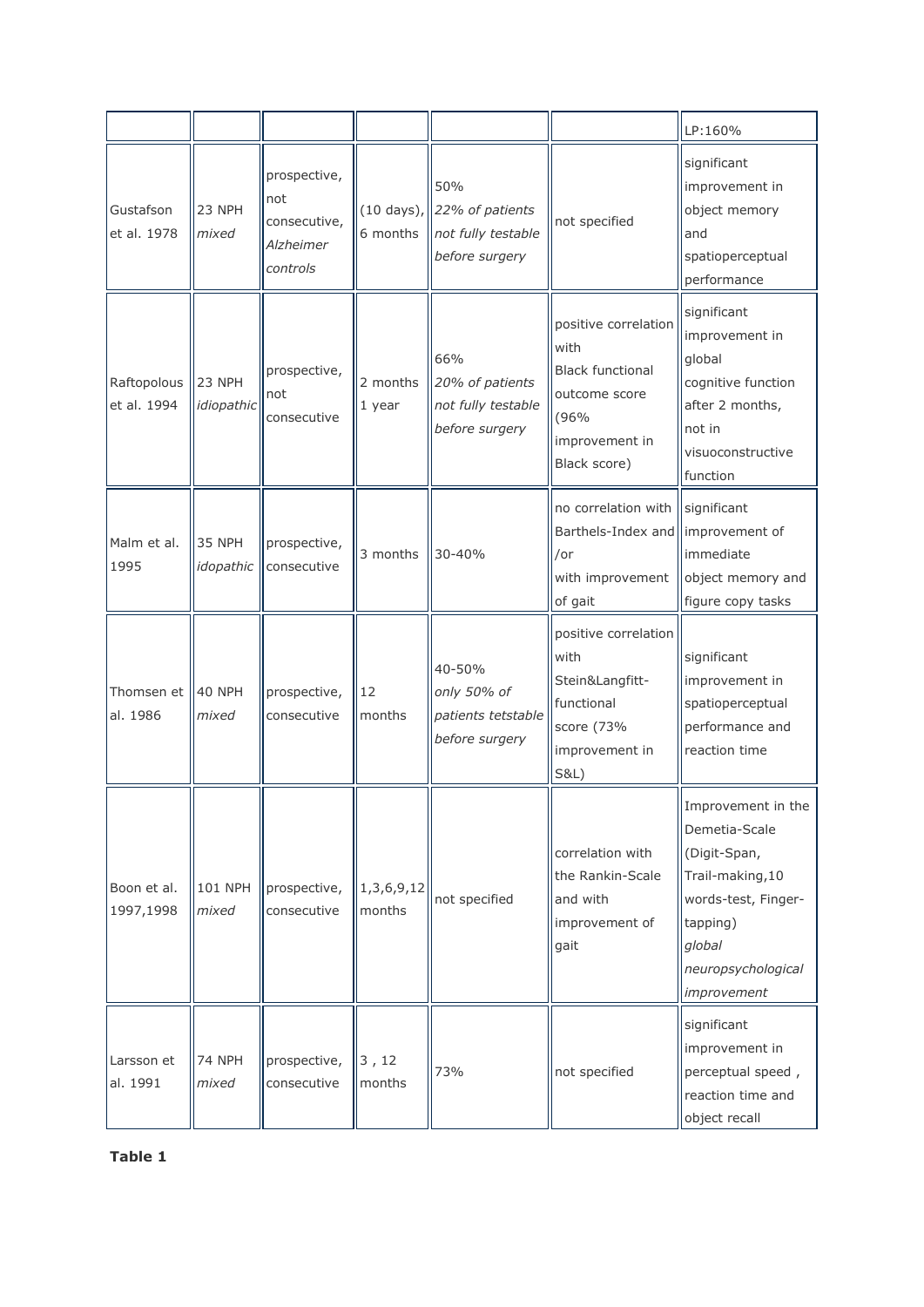#### **Neuroimaging**

Neuroimaging (CCT and MRI) should identify ventriculomegaly and rule out other pathology. The Evan's Index, which is determined by the largest diameter of the frontal horns divided by the diameter of the internal skull at the level of the frontal horns, if above 0.3 indicates ventriculomegaly, may possibly be the only finding obligatory for establishing the diagnosis of NPH. All the other imaging findings, i.e. large temporal horns, dilated third ventricle, enlarged perisylvian fissures or both focal dilation and obliteration of cortical sulci, cortical and subcortial atrophy and the "so-called" periventricular edema have never been consistently reported in larger patients series 3 68 69 70 71 72, apart from the fact that none of these studies have evidenced a positive relation of any of the imaging criteria with clinical improvement. Some of the findings have been suggested to relate to NPH pathophysiology by comparison made in the pre- post shunting CT´s, e.g. focal sulcal dilation, which has been "misinterpreted" as cortical atrophy in the previous times and therefore even been used as a criterion to exclude patients from undergoing a shunting procedure 71 73. In a study of five cases of patients who presented with focal dilation of cortical fissures and sulci, in three of the cases, there was a paradoxical decrease in the size of the dilated fissures and sulci that paralleled the decrease in the size of the lateral ventricles following successful shunting. The authors concluded that focal fissural and sulcal dilation may represent "atypical" reservoirs of cerebrospinal fluid analogous to the ventricular system 71.

Nevertheless, CT with regard to ventricular width and the "so called" periventricular edema has shown a variable change after shunting 74 and was not supposed to play any role for the clinical outcome, particularly in idiopathic NPH 69 72 75. Reduced compliance seemed to be the best predictor of rapid and marked reduction in ventricular size 76, while others suggested that reduction of ventricular size following CSF shunting is not exclusively related to CSF dynamics and more likely depending upon the intrinsic elastic properties of the cerebral parenchyma, which vary with age and/or co-existing pathologies in the brain 74 77 78. Others argue that unless not assessed volumetrically, changes of the ventricles may go undetected questioning any statement about the significance of ventricular changes after shunting observed in NPH patients 73 79 80.

With the advantage of a more detailed anatomy provided by MRI analysis of the brain, some more findings could have been associated with NPH 81, i.e. increased aqueductal flow void and/or stroke volume indicating a disturbed and "hyperdynamic" CSF flow 82 83 84 85, increased callosal angle, preserved hippocampal fissures and hippocampal volume different from Alzheimer's disease 86 87 and, last but not least periventricular and deep white-matter lesions, the so-called PWMLs and DWMLs 88 89 90.

Very few results are promising with regard to both the diagnostic evaluation of NPH and the prediction of shunt response, e.g. MR-based quantitative phasecontrast cerebrospinal fluid velocity imaging of the aqueductal flow volume, which has indicated a significant relationship between CSF stroke volume greater than 42 microL and a favorable response to VP shunting 91 . Furthermore, in a large study of aqueductal flow in 236 individuals including normal elderly, patients with different types of dementia and patients with the clinical diagnosis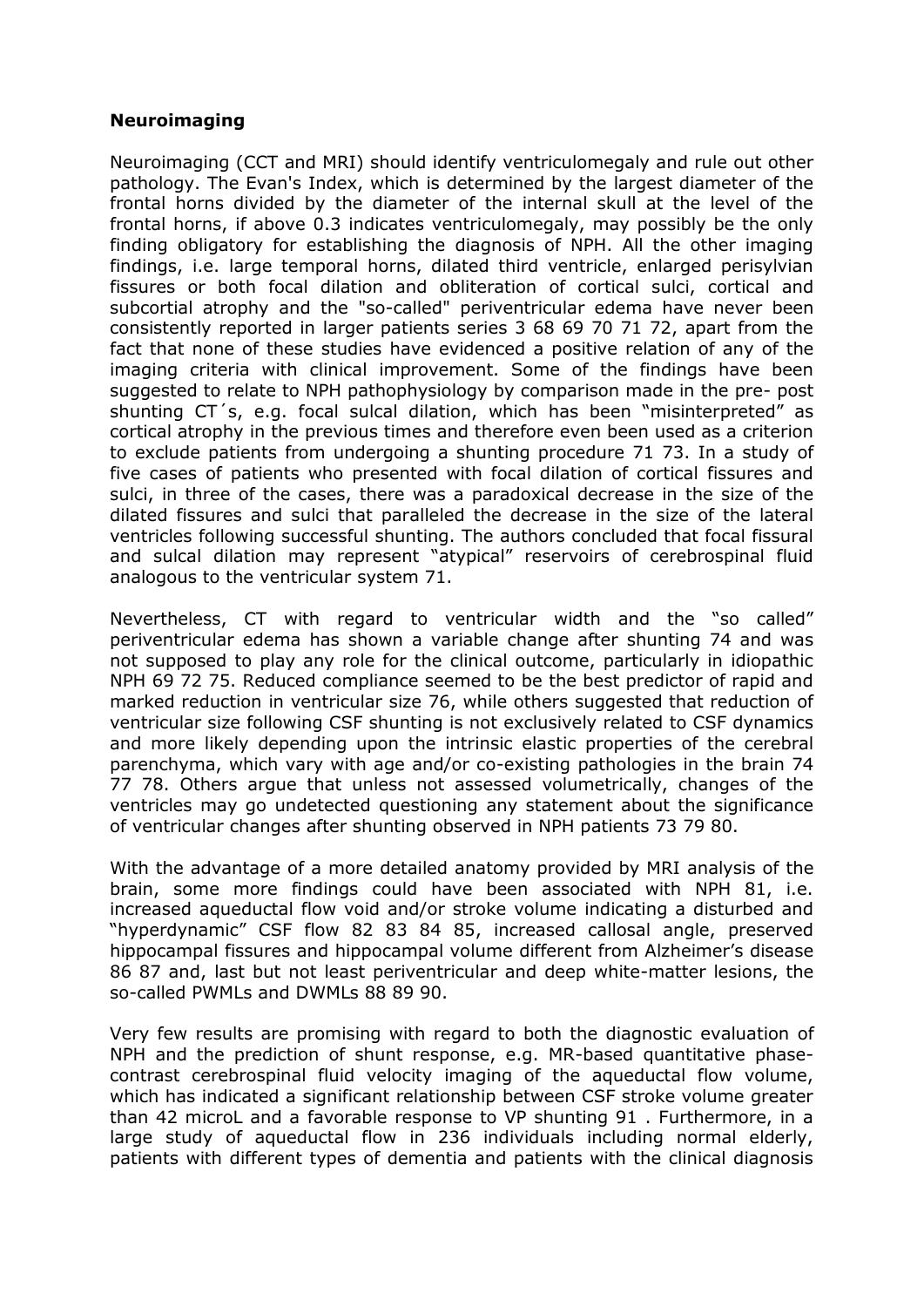of idiopathic NPH, CSF flow of greater than 18 ml/min was suggestive of idiopathic NPH 92.

Finally, the periventricular (PWMLs) and deep white matter lesions (DWMLs) observed in T2-weighted MRI have been clearly associated to cerebrovascular comorbidity with systemic hypertension as a main contributing factor in patients with idiopathic NPH 89 93. In a study of Tullberg et al. comparing idiopathic NPH and Binswanger´s disease 93 both groups shared the major part of MRI changes with regard to WMLs, which the authors suggested indicates a common pathophysiological pattern. Also others claim that cerebrovascular risk factors and cerebrovascular disease play a role in the pathogenesis of idiopathic NPH explained by an increased pulse pressure in periventricular and subcortical arteriosclerotic vessels and the subsequent changes in the elastic properties of the periventricular tissue, which may cause enlargement of ventricles in the absence of raised intracranial pressure 35 94 95 96. Contributing to this theory is the high prevalence of systemic hypertension in idiopathic NPH patients of 83% 34 97 . A negative correlation of DWMLs and PWMLs with the outcome in patients was found 88, though, an exclusion of an individual patient based on the finding of the white-matter lesions is not justified as both PWMLs and DWMLs before shunting did not differ between outcome groups in a study by Tullberg et al. 90. In this study and other studies 81 87, no single MR imaging variable could predict the clinical effect of shunt surgery.

Most crucial, however, is the accurate selection of those patients which may benefit from shunting based on both the clinical and imaging findings. In a retrospective analysis of supportive and non-supportive imaging and clinical findings Vanneste et al. 98 were the first, which introduced a definition of NPH classified using the terms "probable", "possible" and "unlikely" based on an ordinal global scale derived from combined clinical and CT data, which predicted the clinical outcome in 112 patients shunted for presumed normal pressure hydrocephalus (NPH). The best strategy was to shunt only patients with "probable shunt-responsive NPH" providing "typical CT and clinical findings" with a positive predictive value was 0.65. Surprisingly, these data were supported by a more recent analysis made by Boon et al. 51, suggesting that best predictive rates based on a combination of "typical" clinical and imaging findings may not exceed 60%.

Practically, however, this has resulted in different strategies of decision making for shunt treatment: A more strict investigator only considering shunting in patients presenting with the complete triad, marked ventriculomegaly and other supportive clinical and imaging findings, and a more liberal investigator, which shunts even in the presence of an incomplete triad, co-morbid conditions and/or unexpected clinical and radiological findings trying to avoid any delay of treatment. The first investigator may probably miss an occasional treatable patient and the second may perform many useless and risky surgical interventions. Neither of the strategies will help improving the quality of our treatment of NPH, however, may rather increase the risk of an upcoming "therapeutic nihilism".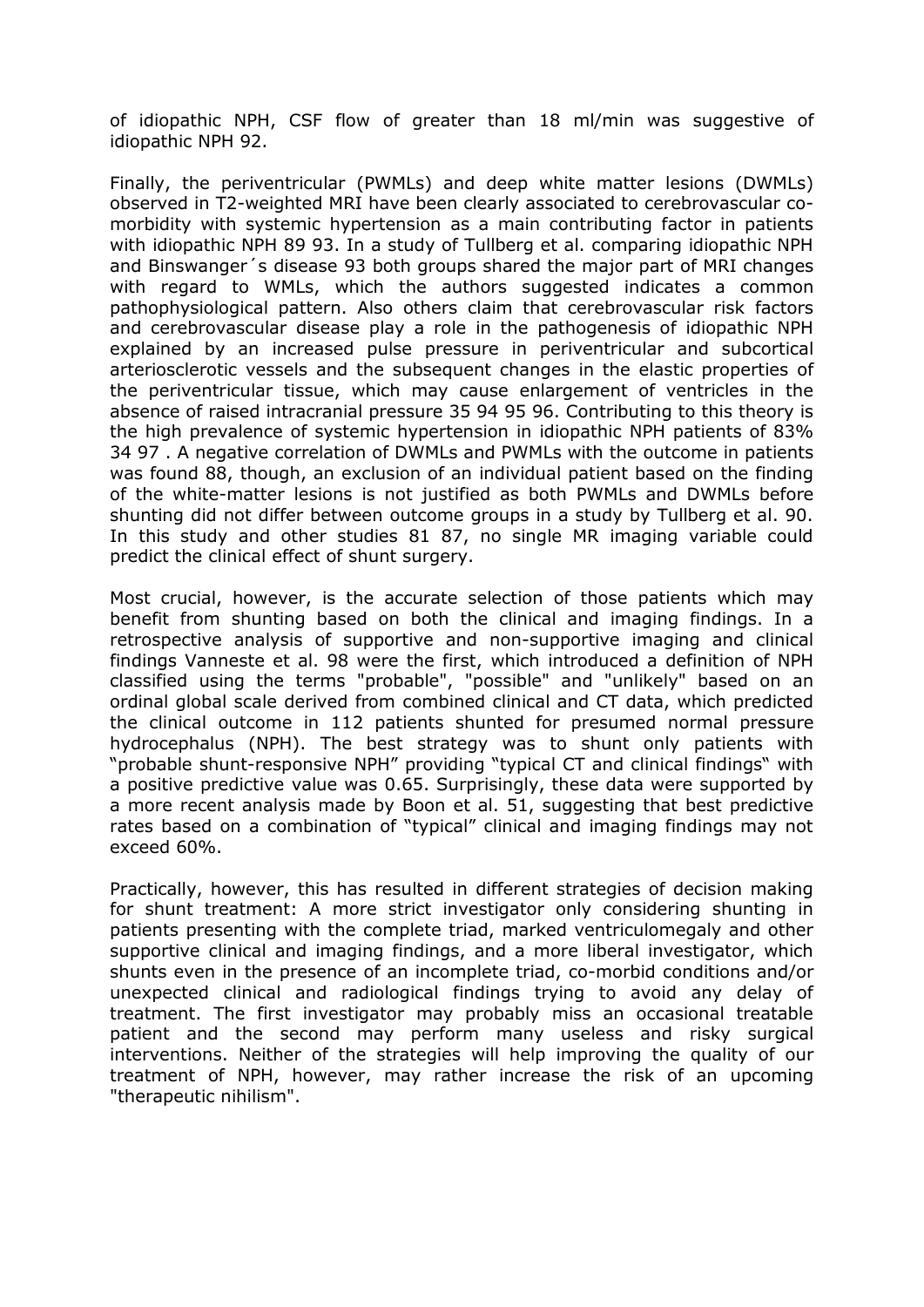### **Diagnostic Tests**

The so-called "diagnostic-tests" may be more helped with the term "prognostic tests" as they have been set up to improve the prediction of the result of shunting. Thus, they were supposed to support the selection of suitable shunt candidates, particularly in those patients diagnosed with a "questionable" or "possible" NPH providing the majority of our cases, as supported by the observations made in an outpatient multidisciplinary memory clinic 99.

It is discussed, however, whether an increased Rout and/or the B-waves may be linked to NPH pathophysiology and therefore required for establishing the diagnosis8 100. Early investigations have shown an association of an elevated Rout and of a reduced compliance with cerebrospinal fluid malabsorption4 101 102. Furthermore, these parameters have been associated with Normal pressure hydrocephalus 3 4 103, and were then identified as an important diagnostic tool 5 104 105. As a fact, however, findings in Rout have neither correlated to the size and visibility of cortical sulci nor to the amount of atrophy or the ventricular width seen in the patients<sup>'</sup> CT 72. In addition, NPH biopsy findings 36 39 questioned the value of Rout for diagnosing NPH as, for example, meningeal fibrosis was found in 12 of 25 biopsies containing arachnoid tissue, but no correlation with an increased R(out) or B-waves was found 106, although, arachnoid fibrosis was previously supposed to be the morphological correlate causing CSF malabsorption. It is questioned, however, whether a single brain biopsy may explain all changes in the hydrocephalic brain related to impairment of the CSF absorption.

"Diagnostic tests" may be divided into "traditional" and "non-traditional" tests. The traditional tests all reflect the traditional idea about NPH pathophysiology being a primary disorder of cerebrospinal fluid absorption 4 103 and, as a consequence, require invasive testing in order to identify a defective CSF-flow and a CSF circulation disorder, or they mimic the shunt: Cisternography 107, long-term ICP measurement 8 100 108 109 110 111, measurement of resistance to CSF outflow (Rout) or compliance11 102 105 112, TAP-test 10 11 62 and controlled continuous lumbar drainage 12 13 110 113. In many services the invasive tests are considered a standard investigation, however, only a few tests have been studied prospectively in a manner to allow a reliable determination of their accuracy in predicting the result of shunting. A general observation in most of the tests is a relatively high positive predictive value, while the negative predictive value is disappointingly low.

The cisternography, although initially a mainstay of the diagnostic protocol for NPH, has not improved the diagnostic accuracy of combined clinical and computed tomographic criteria in patients with suspected normal-pressure hydrocephalus107. Suggestive for NPH was a stagnation of isotopic activity in the cerebral ventricles for more than 72 hours without any appearance at the convexity, however, similar features were found both in age-matched controls and other non-hydrocephalic conditions. In the absence of experience in using other supplemental tests, clinicians still commonly use cisternography worldwide.

It has been proposed that the increased frequency in B waves (rhythmic oscillations of the CSF-pressure with a wavelength of 0.5 to 2/min)114, measured either by the lumbar or ventricular route with and without combination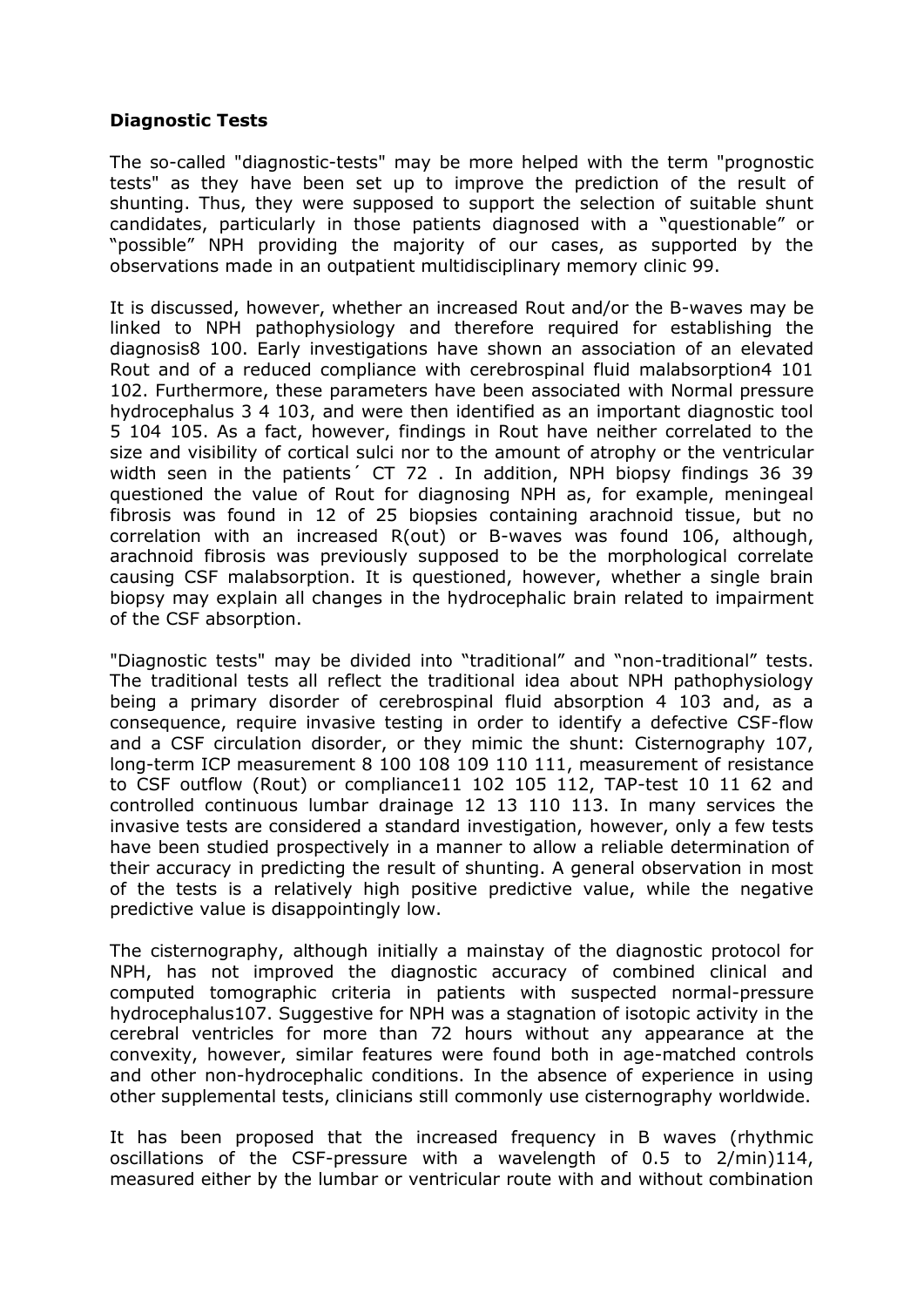of transcranial ultrasound 108 114 115, is indicative of lowered compliance and may therefore play an important role in the pathophysiology of the ventriculomegaly and neuronal dysfunction 8. If frequent during the overnight measurement, i.e. more 50%, they are thought to be a good predictor of a positive shunt response 64 109. Others found that B-waves poorly predicted outcome 110 116. Still, there is no normative data and no definite understanding of the origin of those waves in NPH. Vascular factors such as vasodilatation and consequent changes in arterial blood pressure were suggested to cause the observed rhythmic changes of ICP 117, however, others have shown that B-wave activity has preceded occurrence of blood pressure changes in patients with Normal pressure hydrocephalus 114. A more recent and quantitative study of the relationship of the vasogenic components of the ICP wave with resistance to CSF outflow has demonstrated that the magnitude of vasogenic waves of ICP both before and their increase during an infusion test positively correlated with Rout, which may finally indicate a vasogenic origin of the CSF circulatory failure in Normal pressure hydrocephalus 118. Even more important is the fact that the occurrence of B-wave activity could be clearly associated with REM-sleep stages100. This was supposed to confound the results of the overnight measurements and clearly doubts on the suggestion that a relative frequency of less than 80% B-wave activity can be a valid indicator for shunt responsiveness. The author's suggest that ICP recordings in suspected NPH should be accompanied by polysomnography to avoid misleading results due to variability of B-wave appearance dependent on the sleep pattern 100.

The Tap-test is in worldwide use, is most easy to perform and cheap. It has been indicated, that the higher the volume drained (40-50 cc), the more likely the patient is going to improve, i.e. sensitivity and specificity increases as more fluid is tapped 9 10. However, reports vary with regard to its usefulness in selecting best shunt candidates. If definitely positive, it has shown a helpful indicator of shunt improvement and a positive predictive value of more than 70% has been reported 11, however if patients would have been selected based only on a positive Tap-test, a considerable part of shunt-responsive NPH patients would have been missed. In other words, NPH candidates should not be excluded based on a negative spinal tap test. In combination with SPECT measurements of cerebral blood flow before and after the tap-test, studies promise higher predictive rates 119 120: Increase of more than 80% in CBF after CSF removal was predictive of response to shunt surgery with an accuracy of 77% 120.

Controlled continuous lumbar drainage (CCLD) was initially described by Haan and Thomeer 12 and consisted of draining 10 cc of CSF per hour for a period of 72 hours. In Haan´s study 12, values for sensitivity, specificity and PPV and NPV resulted in 100% as all patients with a positive test improved after shunting and vice versa. However, the potential risks and disadvantages (hospitalization and costs) are still not calculated and have to be further assessed. Reported complication rates with ELD are generally considered low 13 113 121, however, from the existing studies so far a 5 - 20% rate of risks can be estimated, i.e. severe nerve root irritations and infections have been described requiring a removal of the external drainage. Still, studies are few and do not provide us with sufficient patient numbers.

Regardless of the methodology used to estimate Ro and/or intracranial compliance 103 111 122 123 124 125 126, it is acknowledged that Ro naturally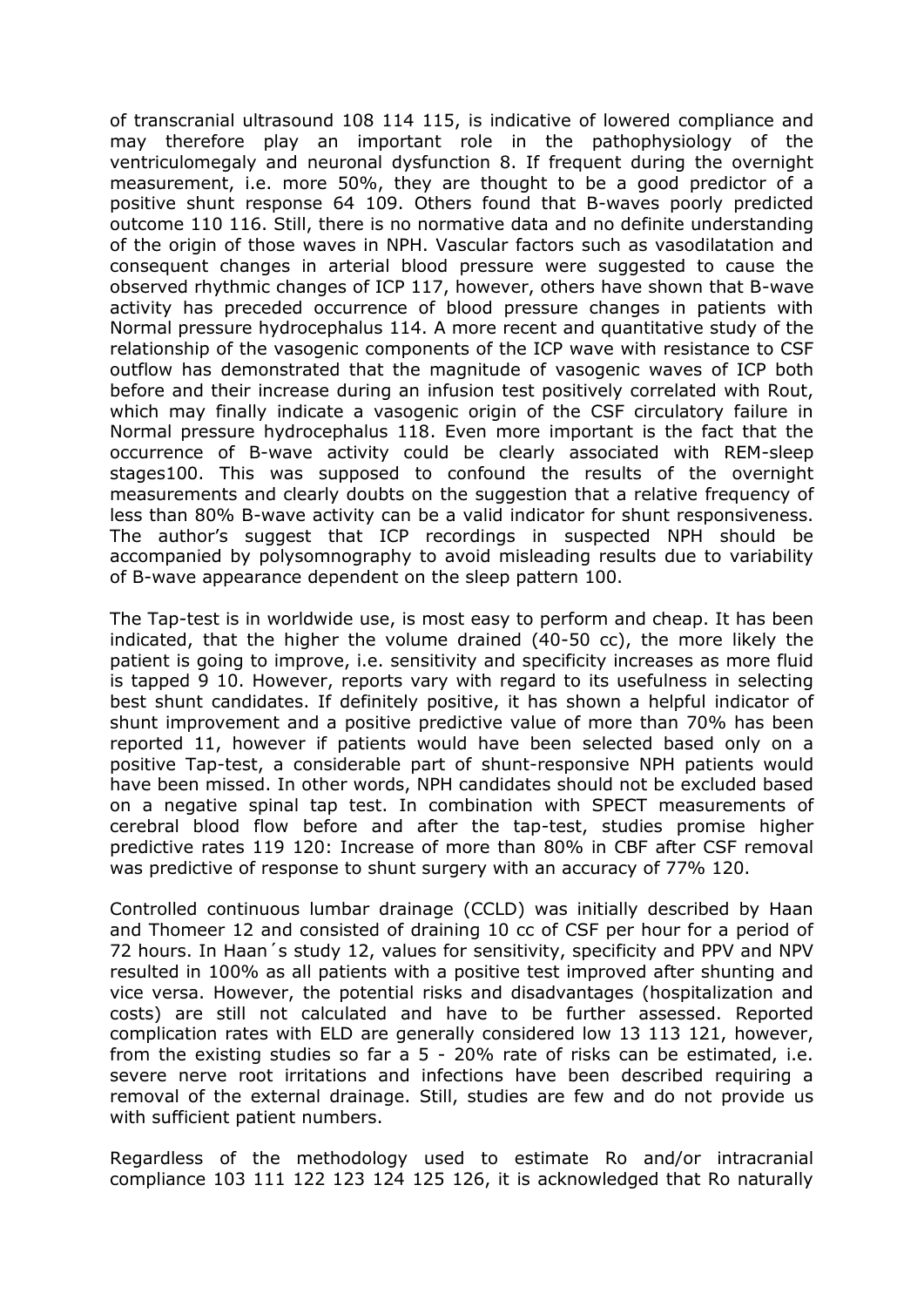increases with age in otherwise healthy individuals 78. This may be a potential confounding variable that has not been adequately addressed in many of the previous clinical studies. In a prospective study of the Dutch multicenter group including both secondary and idiopathic NPH patients, retrospectively, the authors recommended a Rout value of 18 mmHg/ml/min as the threshold based on an optimal positive predictive value for clinical improvement of 92% and highest likelihood ratio 51 112 127. Such high values of Rout, however, will be rarely observed in most of the patients, moreover, patients show a wide range and a more variable resistance profile, particularly observed in idiopathic NPH 111. This holds also true for the remaining physiological values and CSF dynamic parameter, such as compliance, elastance and intracranial pressure profiles, which is the evidence of a heterogeneous patient population suggesting that possibly no constant morphological element in the NPH syndrome does exist 39 36 106 128 129.

It becomes clear to us that the results, methods, and thresholds of the "diagnostic tests" are center specific and are subject to wide variation. In addition to the differences in patient selection and inclusion these are two of many possible reasons why results remain disappointing with regard to the ability and reliability to predict outcome after shunting. Particularly in the "possible" and/or "questionable" NPH patients, the validity of these tests is not known. As a consequence, a "diagnostic puzzle" results from the necessity to include more than on test in a stepwise manner in order to increase the prognostic accuracy 67. Regardless the reason of advocating such combinations of test procedures in the individual patient, the practicability of performing all the different tests is questioned by many clinicians.

### **PET Cerebral Blood Flow and Brain Metabolic Studies**

The non-traditional methods, such as cerebral blood flow measurements and metabolic imaging have not been widely available in the earlier decades. Cerebral blood flow measurement has been performed using XENON-CT, HMPAO-Spect, PET and Doppler investigations 130 131 132 133 134 135 136 137 138 139 140 and have recently been systematically reviewed by Owler and Pickard 14 . As a common finding, regional CBF measures indicated reduced blood flow in frontal and temporal regions130 133 141, however, global blood flow turned out to be both decreased or normal in patients14. Disappointingly, there was a variable correlation of the preoperative CBF profile and CBF changes after surgery with the clinical outcome, providing another reason why no definite diagnostic value of blood flow measurements has yet been demonstrated 14.

Using 15-0-H20-PET before and after application of 1g Diamox®, global cerebral blood flow and cerebrovascular reserve capacity have been quantified before, one week and seven month after surgery in 60 patients with idiopathic NPH 138. In the earlier series 136, lower global blood flow values were indicative of clinical improvement after shunt treatment. Although a cut-off level has not been stated 136, lower values before surgery were observed in clinical responders compared to non responders  $(36\pm8$  vs.  $41\pm11$  ml/100 ml/min;  $p= 0.04$ ) and to the controls (48 $\pm$  6 ml/100ml/min; p<0.01). Thus, retrospectively, the prognostic accuracy obtained by additional blood flow measurement was increased to 88% compared to an accuracy of 76% obtained only by the combination of clinical, imaging findings and Rout measurement 138. Furthermore, cerebrovascular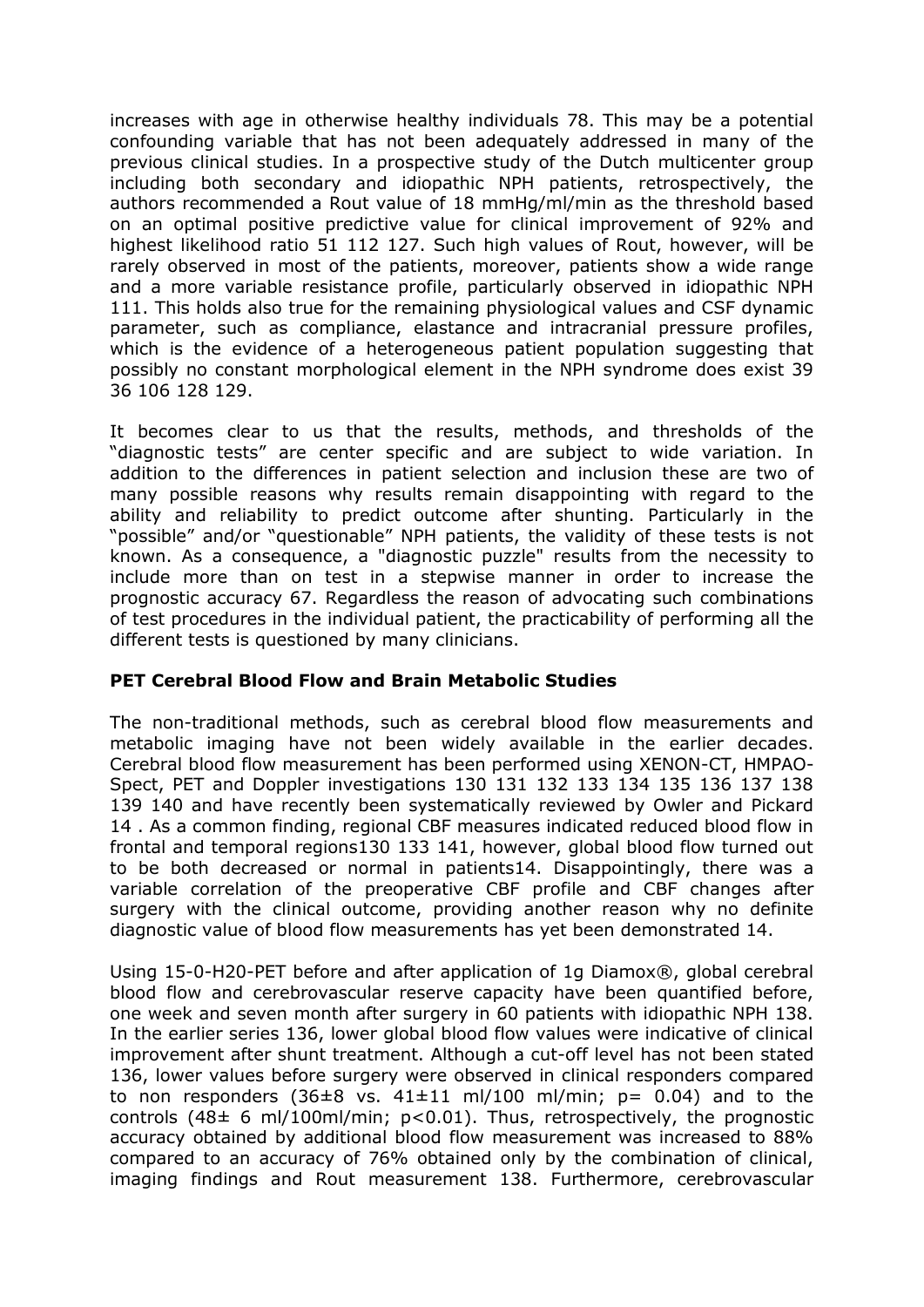reserve capacity has correlated with clinical changes after shunt placement 137 142: At one week after shunting, shunt responders have shown considerable improvement in reserve capacity and non-responders did not, suggesting that neurological improvement may be related to early restoration of the hemodynamic reserve. Improvement of cerebrovascular reserve capacity was particularly important in those patients with a high cerebrovascular co morbidity and with a high prevalence of cerebrovascular risk factors142 underlining the significance of the pathophysiology of chronic infarction in idiopathic NPH. Moreover, it evidences that shunting may reverse a chronic hypoxic environment existing in the hydrocephalic brain, as also indicated by the findings of others 89 97 143.

Contributing to the role of cerebrovascular disease in idiopathic NPH pathophysiology, a very recent PET study144 using an anatomic region-ofinterest analysis on co-registered magnetic resonance done in both secondary and idiopathic NPH demonstrated highest reductions of CBF in the basal ganglia and the thalamus but not in white matter regions, contrary to studies in the past 134 141 145. In addition, CBF in the putamen of idiopathic NPH patients was correlated with a poorer level of functioning. As the lenticulostriate vessels are the main arterial supply to the regions of the thalamus, caudate and putamen, and as these are the vessels most likely at risk to be affected by arteriosclerotic changes, the author's concluded that the reduction of CBF seen in patients with idiopathic NPH compared to controls may support the role for cerebrovascular disease. Also, the results suggest that the role of the basal ganglia and thalamus may be more prominent than currently appreciated, thereby, they contribute to the above mentioned clinical observations of a subcortical extrapyramidal motor disturbances in NPH 43 53 .

Using statistical parametric mapping (SPM 99, Wellcome Department of Cognitive Neurology, London, UK) in the own series of idiopathic NPH significant regional changes at a voxel level were investigated and after transformation into a standard stereotaxic space, a decreased flow in prefrontal, frontomesial and temporomesial cortical areas was found, which positively correlated with the functional impairment using a score 22 that assigns the severity of symptoms based on a formal assessment of gait and mental function. Also, after shunting clinical responders have shown an increase in regional blood flow in some of these areas in contrast to the non-responders suggesting an importance of local metabolic disturbances in the NPH brain (Berding G, Klinge P, Brooks DJ, et al. Cerebral blood flow before and after ventriculoperitoneal shunting in normal pressure hydrocephalus; submitted for publication).

Preliminary 1H- and 31P- MRI Spectroscopy investigations in NPH patients by Braun et al.146 have also evidenced patterns of disturbances in brain and neuronal metabolism by demonstrating both reversible and irreversible neuronal damage: lactate peaks in periventricular areas and reduced NAA/tCr ratios in the cortex different from controls and other forms of dementia have indicated a reduced, however, a reversible deterioration of neuronal metabolism in NPH patients 20. Likewise, very recent studies in micro dialysis by Agren-Wilson et al. 147 have found a situation of postischaemic recovery in patients with NPH. They investigated PtiO(2), glucose, lactate, pyruvate, and glutamate in the periventricular white matter and in the frontal brain before and after drainage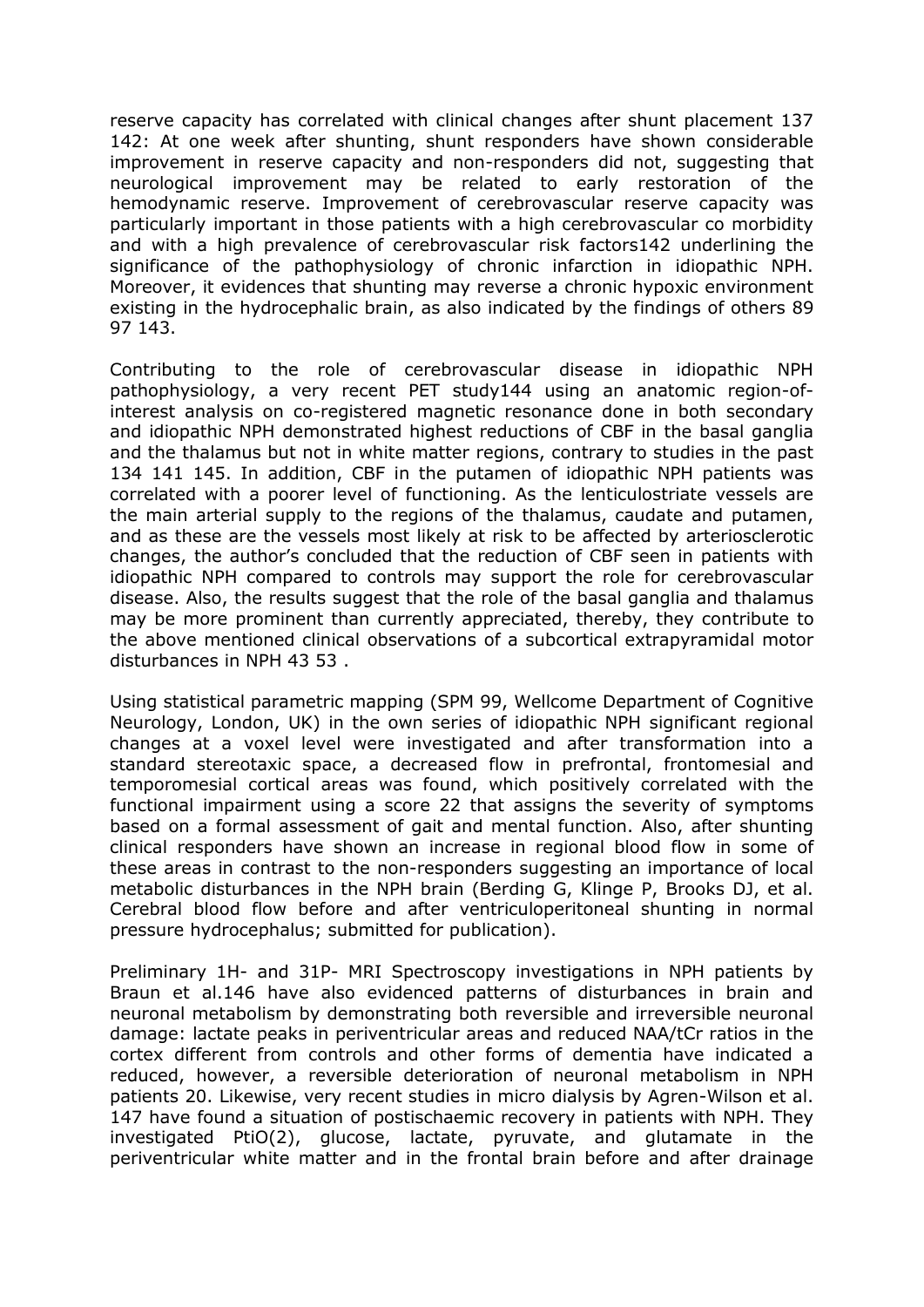and found a significant rise in lactate and pyruvate trend towards a lowering of glucose and glutamate after removal of CSF.

In the light of these observations, the findings in CSF contents of neuronal metabolites and peptides, neurotransmitters and of products reflecting neuronal degeneration may underline the potential advantage of investigating neuronal and brain metabolism being a more effective diagnostic marker of NPH than CSF dynamic testing 15 16 17 18 19 148. Analyzing metabolic markers of neuronal and axonal degeneration in the CSF of patients with idiopathic NPH 15 148, i.e. sulfatide, neurofilament, neuron specific enolase and Tau-proteins, the authors found a negative correlation of clinical improvement after shunt treatment with the concentration of some of the markers: In patients with sulfatide levels higher than 400 nmol/l clinical improvement was unlikely. Moreover, the CSF sulfatide concentrations distinguished between patients with vascular dementia and those with idiopathic NPH with a sensitivity of 0.47 and a specificity of 0.94.

Thus, assess to the CSF metabolic products and to modern non-invasive functional neuroimaging techniques, as they may detail structural and functional profile of neuronal impairment, may give rise to both, a more comprehensive diagnostic approach to the "brain disease" in NPH and to an understanding of the origin of symptoms in the hydrocephalic brain ("locus of dysfunction").

Functional and brain metabolic imaging using both positron emission tomography and single photon emission computed tomography has already been widely applied to the study of other dementing diseases and has contributed to both differential diagnosis and the quantification of treatment effects on disturbed metabolism 149 150 151 152 153 154 155. As the diseases progressed, metabolism was affected in certain corticlal and subcortical areas, which showed a different profile among the various dementia types, e.g. frontopolar and temporal in M.Pick, biparietal in Parkinson's dementia, temporoparietal in Alzheimer's disease or bitemporal in Creutzfeld´s disease, however, may encourage subsequent studies in NPH – Figure 1. Using positron emission tomography and [18F]Fluorodeoxyglucose (FDG) in three patients with normal pressure hydrocephalus, 17 patients with Alzheimer-type dementia, and seven healthy elderly controls, patterns of metabolic abnormality were distinctly different in the two dementia groups, with Alzheimer-type dementia subjects demonstrating bilateral temporoparietal hypometabolism while normal pressure hydrocephalus subjects showed globally diminished glucose use 156.

In experimental hydrocephalus, however, findings have already evidenced a more complex impairment of neuronal metabolism and neuronal transmitter function indicating a role for chronic ischemia 157 158 159 160 161 162, e.g. in a recent study of kaolin-hydrocephalus author's have described a prolonged moderate ischemia assessed by autoradiographic studies that might have caused a delayed neuronal injury in vulnerable brain regions, e.g. the hippocampus 163. Others have indicated that in the chronic hydrocephalic state cerebrovascular adaptive processes, e.g. angiogenensis and neuronal plasticity, might play a more important role for the disease process than ventricular enlargement and cerebrospinal fluid dynamics 164. It is clear, that the physics about the relationship of intracranial pressure, impaired CSF-circulation, blood flow and neuronal dysfunction in the normal and hydrocephalic brain need further investigations 1 79 165.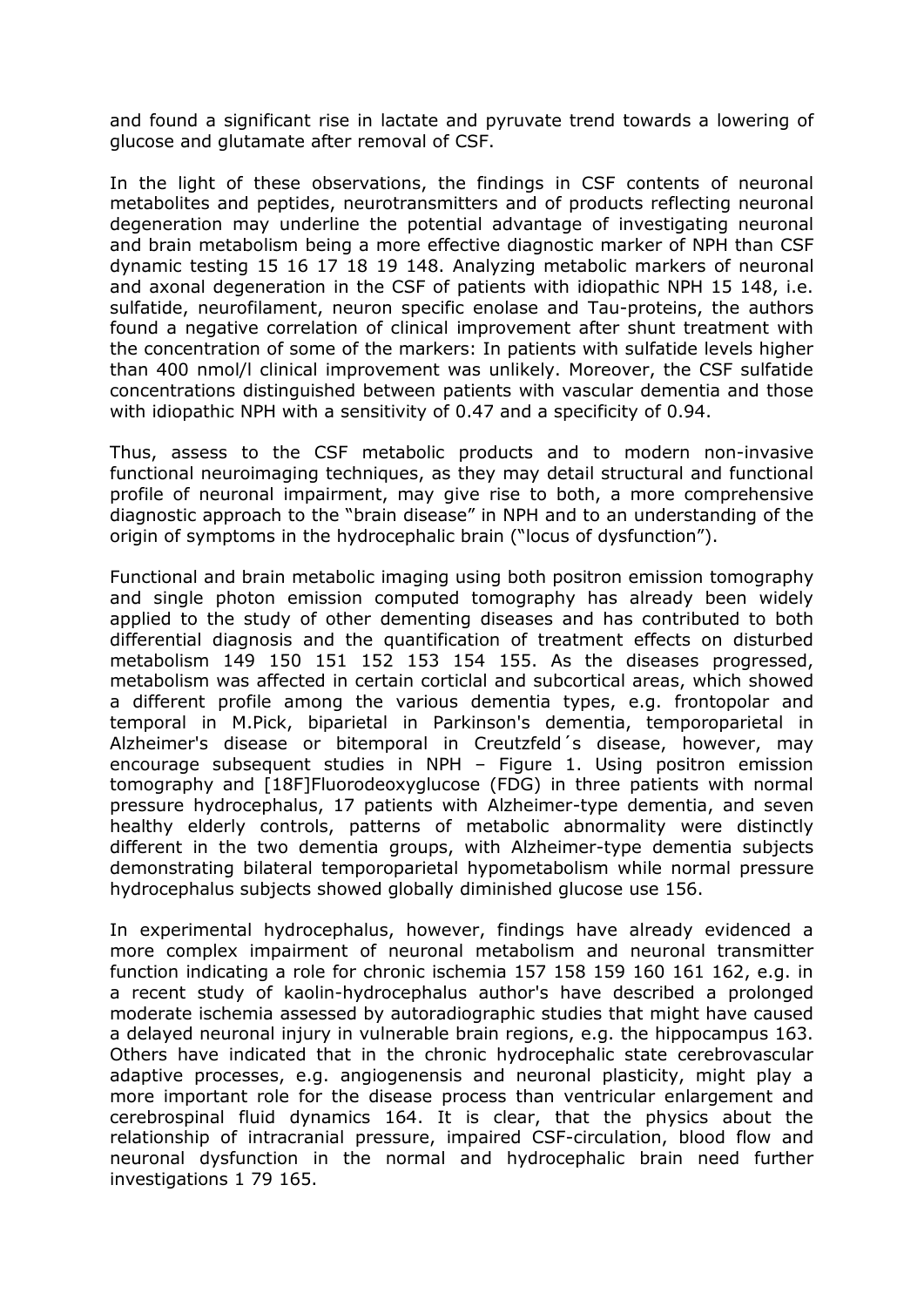Apart from the significance of cerebrovascular processes for neuronal dysfunction in the hydrocephalic brain, lately, an age-related impairment of the CSFturnover has been suggested to decrease the clearance or wash-out of potentially toxic products of brain metabolism, e.g. the beta amyloid, from brain interstitial fluid. Thus, it may predispose amyloid accumulation, plaque aggregation and the amyloid-associated neurotoxicities 166. This was suggested to be critical to the onset and progression of both Alzheimer´s disease and of dementia in Normal pressure hydrocephalus as an impaired CSF- production rate and CSF-turnover has been found among both Alzheimer's and NPH patients 167. This might be but one of the most exciting explanations for the recent observations of a frequent coincidence of Alzheimer's-type neuropathology among patients with idiopathic NPH 36 37 39 168.

### **NPH Management and Outcome Assessment**

Some advocate that a positive response to shunt treatment might be the diagnostic gold standard and favor the term "shunt-proven" NPH. This, however, would lead to a number of incorrect classifications as, e.g. false negatives would occur when patients have an absent or diminished response to shunt placement due to co-existing conditions, unpredictable effects of the underlying disease in secondary NPH, post-operative complications, inadequate treatment or mechanical failures of the shunt. Furthermore, the clinical improvement to shunt treatment considerably varies: Across studies, overall improvement rates to shunt treatment were ranging between bounds of 30% to 96 % 22 24 33 64 169 170 171 172, however, are mainly reported as a matter of treatment associated shunt complications, the selection of the valve-type and shunting procedures, or of the preoperative selection of shunt-candidates 2.

An issue, which has not been very well addressed in the past, is the fact, that the postoperative management still lacks protocols for patients follow-up and the assessment of clinical outcome and clinical improvement. As long as there is no clear definition for, how long and how often a patient must be observed and, which criteria are applied in order to assess the shunt success, the definite value of shunting NPH may never be clarified. In the literature, clinical outcome is reported within different time periods of up to 60 months or even within a range of follow-up 10 173 174, however, outcome figures given are based on these variable observation times, while long-term and short-term outcome are mixedup. It is known from studies of long-term outcome in idiopathic NPH, for example, that particularly in that elderly age group it is the co-morbid factors, e.g. ischemic brain or heart diseases, that do affect the long-term outcome, and clinical deterioration occurs unrelated to the shunt 33. Malm et al 175 have shown a decreased overall functional outcome from 64% to 26% when comparing outcomes at three months with those at three years. In that study, survival curves were compared with those of age-matched healthy elderly subjects and patients with first-ever ischemic stroke and the relative risk of death among idiopathic NPH patients compared to a general elderly population was 3.3. Savolainen et al. 174 reported a decrease of clinical improvement over a period of five years when compared with one year. In a study by Larsson et al. 67 deterioration already occurred at 12 months.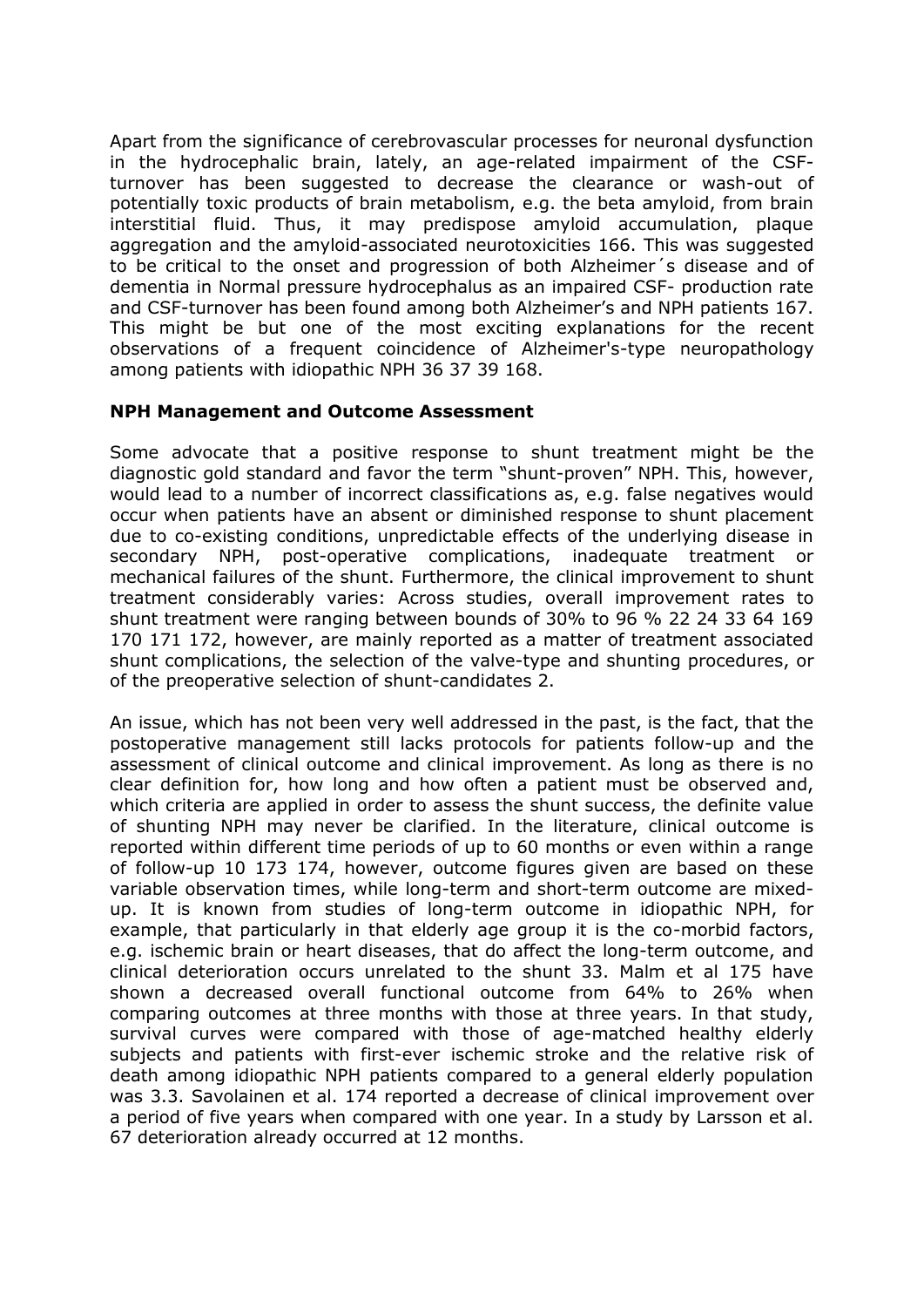Similarly, the assessment of clinical improvement lacks a unique figure, and criteria for improvement are generally based on a subjective grading made according to the investigators clinical judgment. By some authors, scales were introduced 22 24 88 either by rating the degree of cognitive impairment, gait and urinary disturbances before shunting or by grading the magnitude of improvement in each symptom after surgery. Others document clinical improvement and outcome of shunt treatment using functional grades, however, none of this scales has gained a wide acceptance and have shown of advantage for the clinical assessment. Therefore, some authors have used scales from the rehabilitation field, e.g. the Rankin-Scale, the Barthel-Index and the Katz-Index, or other neurological scales, e.g. the MMSE, or the GCOS, however, these have not been validated for the assessment of NPH.

Neuropsychological methods have been used in order to assess the clinical improvement more reliably and to measure improvement of function after shunt treatment 10 64 67 172. It has been shown by the various investigators, that there is considerable improvement in neuropsychological function, which has correlated with an improvement in the activities of daily living and function 9 59 64 172 . Raftopoulos et al. 64 , for example, have shown a 66% improvement of psychometric function, which contributed to an improvement in the Black functional outcome scale 24 of 96% - Table 1. Thereby, neuropsychological measures may provide early and reliable measures of functional outcome in NPH in addition to gait. In follow-up examination, these tests may offer a practical and standardized tool to monitor patient status, to reset adjustable valves 176 and to compare results from different centers.

However, the majority of test procedures require expertise and are usually time consuming, particularly in the more disabled patients 58 59 64. This may be but one of the main reasons why neuropsychological measures have not found integration in the neurosurgical and clinical routine. Moreover, it has been reported that nearly 50% of the patients have been not testable with the applied battery, which makes a proper assessment again difficult 59 – Table 1. Clinicians therefore tend to rely on the more simple measurement of gait function only. However, assessment of gait function alone might not contribute sufficiently to monitoring of the patients' functional outcome after shunt placement.

More simple tests are needed 177, i.e. a set of tests or a test-battery, that are assessable in a larger cohort of patients, that are simple and that can be easily applied as bedside tests to define the degree of dementia pre- and postoperatively. Efforts should be made to assess the reliability of these tests for assessing functional improvement to shunt treatment in NPH, e.g. in a preliminary study of psychometric functions before and early after shunt treatment, early changes in a simple "pencil-paper" test measuring visual attention were most sensitive indicating a positive response to shunt treatment 178. The implementation of standard tools for measuring the NPH deficits will be critical if there is to be an "evidenced-based" approach to CSF shunting NPH.

Finally, the management of Non-responders has virtually not been addressed in the literature. Still, it is not clear, whether there is ineffectiveness of a shunt (blockage or under drainage), selection of a bad candidate or irreversible damage, which has occurred in a patient. Presently, these questions cannot be answered properly as long as follow-up studies have not been systematically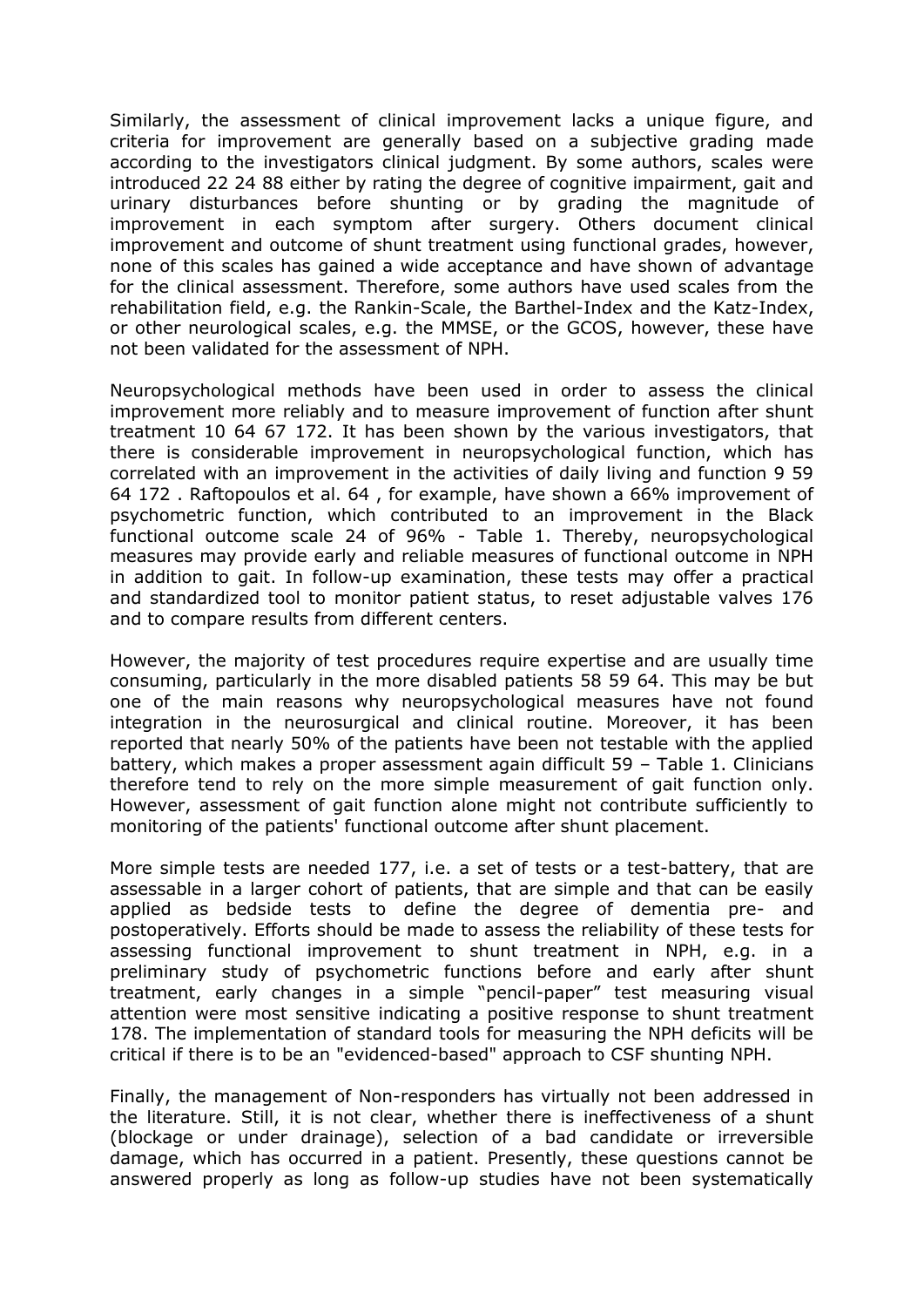performed (Petra Klinge, M.D., Anthony Marmarou, Ph.D., Marvin Bergsneider, M.D., Norman Relkin, M.D., Ph.D., Peter Black, M.D., Ph.D. Outcome of shunting in Idiopathic Normal Pressure Hydrocephalus (iNPH) and the value of Outcome assessment in shunted patients; submitted for publication).

In a recent review by Hebb and Cusimano179, which have first systematically analyzed the world literature, it was stated that there is clearly a lack of welldesigned prospective clinical studies that analyze sufficient patient numbers in a standardized fashion in many fields of NPH diagnosis, management and treatment.

# **Recent Efforts and Future Perspectives**

In September 2000, a group of scientists chaired by Anthony Marmarou, MCV Neurosciences Center, Richmond Virginia, and co-chaired by Peter Black, Brigham& Women's Hospital, Boston was assembled to determine the feasibility of developing standardized guidelines for current clinical practice based on the available scientific evidence. The so-called "NPH-advisory board" presented its first results during an NPH consensus conference in San Diego, CA, February 2001, and discussed with a small group of NPH consultants from the U.S. and Europe. The consensus and the synthesis of literature evidence were in the following period presented at several international meetings, e.g. during the international Hydrocephalus Workshop in KOS, May 2001, and to a group of European NPH experts and scientists in Hannover in November 2001. The available literature was traced back to 1965 and studies were classified into classes of evidence based on the methods used for the AANS Head Injury Guidelines (J Neurotrauma, 17 Number 6/7 June/July 2000): Class I, prospective randomized controlled trials, the "gold standard" of clinical trials, Class II, prospective studies with retrospective data analysis, and Class III, purely retrospective studies. Based on this classification, recommendations for diagnosis and management of NPH were made subdivided into Standards, Guidelines and Options. The initial guidelines refer to diagnosis and management of the idiopathic NPH (iNPH) and therefore, the search was limited to papers that describe the results selectively for iNPH. The guidelines were finalized and submitted for publication recently. As a key result of the guidelines, no Class I study in iNPH existed, subsequently, absolutely no accepted standard for diagnosis, treatment and management may exist. There was clearly a lack of both well-designed prospective and retrospective clinical studies in idiopathic NPH. A problem making it impossible to extract certain data for idiopathic NPH was based on the fact that studies were mixed with regard to idiopathic and secondary NPH, and were mostly, if not in almost all of the available studies, not segregating out the figures and the results for the both groups.

One of the projects, which has evolved from the guideline initiative, is the upcoming prospective European multicenter study on the prediction of outcome in patients idiopathic NPH. This initiative is currently shared by different centers from 10 to 11 European countries. In May 2002, during the Hydrocephalus workshop held in Lund, Sweden, a group of European NPH experts was assembled for a first meeting on the feasibility of a European NPH multicenter study. During the first meeting, there was agreement that the study should be set out to investigate the predictive value of different diagnostic tests and a formal agreement was reached, that all patients included in the study should receive a shunt irrespective of the test results and should be included into the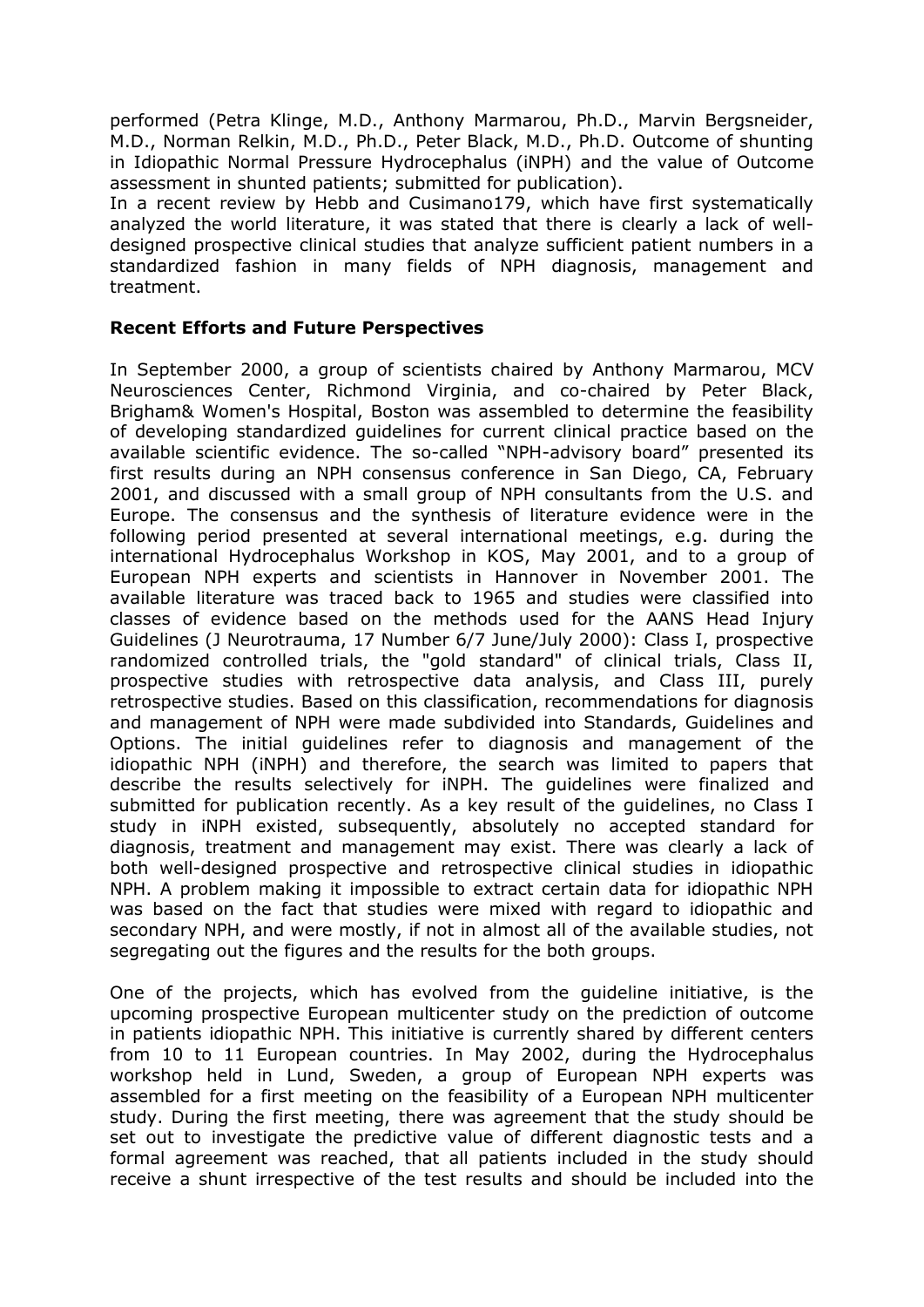study solely based on clinical and radiological criteria. An executive committee was assembled to proceed with formulating and proposing a study protocol. At least 200 patients should be evaluated during a 2 years period on a prospective basis, and all included patients are planned to be operated by a VP shunt using the same valve system. Follow-up will be done using primary and secondary outcome measures applied at 1,3 and 12 months after surgery in a standardized manner, and outcome results will be correlated with the preoperative test variables in order to calculate their predictive rates. The obligatory diagnostic tests consist of the CSF tap-test, resistance to outflow (Rout) and different CSF metabolic markers, which are assessed in a combined infusion and drainage test. Optional test, i.e. PET or SPECT, MRI investigations, B-wave analysis and continuous lumbar drainage are supposed to be included upon agreement between different centers. Anonymized data will be electronically registered in a central web-based database, which will be presented through a world-wide-web application over the internet, protected by a username/password based authentication mechanism.

### Epilogue

The present article has not intended to present a detailed and systematic analysis of literature, therefore, not every aspect and contribution regarding NPH diagnostic evaluation and NPH management may have been covered.

As the author is a member of the "NPH advisory board", the results are in part reflecting both the knowledge and the experiences acquired during the process of "guideline work" made on the basis of a meta-analysis and during the many valuable discussions with the colleagues and with experts during the meetings and consensus conferences. Mainly, aspects of the article relate to the authors own work and findings in the diagnosis and in the pathophysiology of chronic hydrocephalus having performed PET-CBF studies in idiopathic NPH and experimental histological studies in the adult kaolin-hydrocephalus animal model.

The evidence based NPH guidelines should encourage many investigators to continue with seeking an improved medical and scientific evidence in the diagnosis and management of NPH. This, in part, requires the implementation of well-designed prospective clinical trials as currently initiated with the European multicenter study.

Modern functional neuroimaging techniques, however, seem a realistic approach to measuring neuronal and brain function in the hydrocephalic brain and to a more comprehensive understanding of NPH pathophysiology. As this has been achieved, however, a "re-classification" or at least a "re-thinking" of Normal pressure hydrocephalus might become necessary. Finally, basic research should proceed with detailed studies of both degenerative and regenerative processes in the hydrocephalic brain in addition to evaluating the potential value of an adjunct pharmacological and "neuroprotective" treatment for restoring brain function after a "hydrocephalic trauma".

### **Legends**

Figure 1) Imaging of regional brain metabolism and brain function in dementia.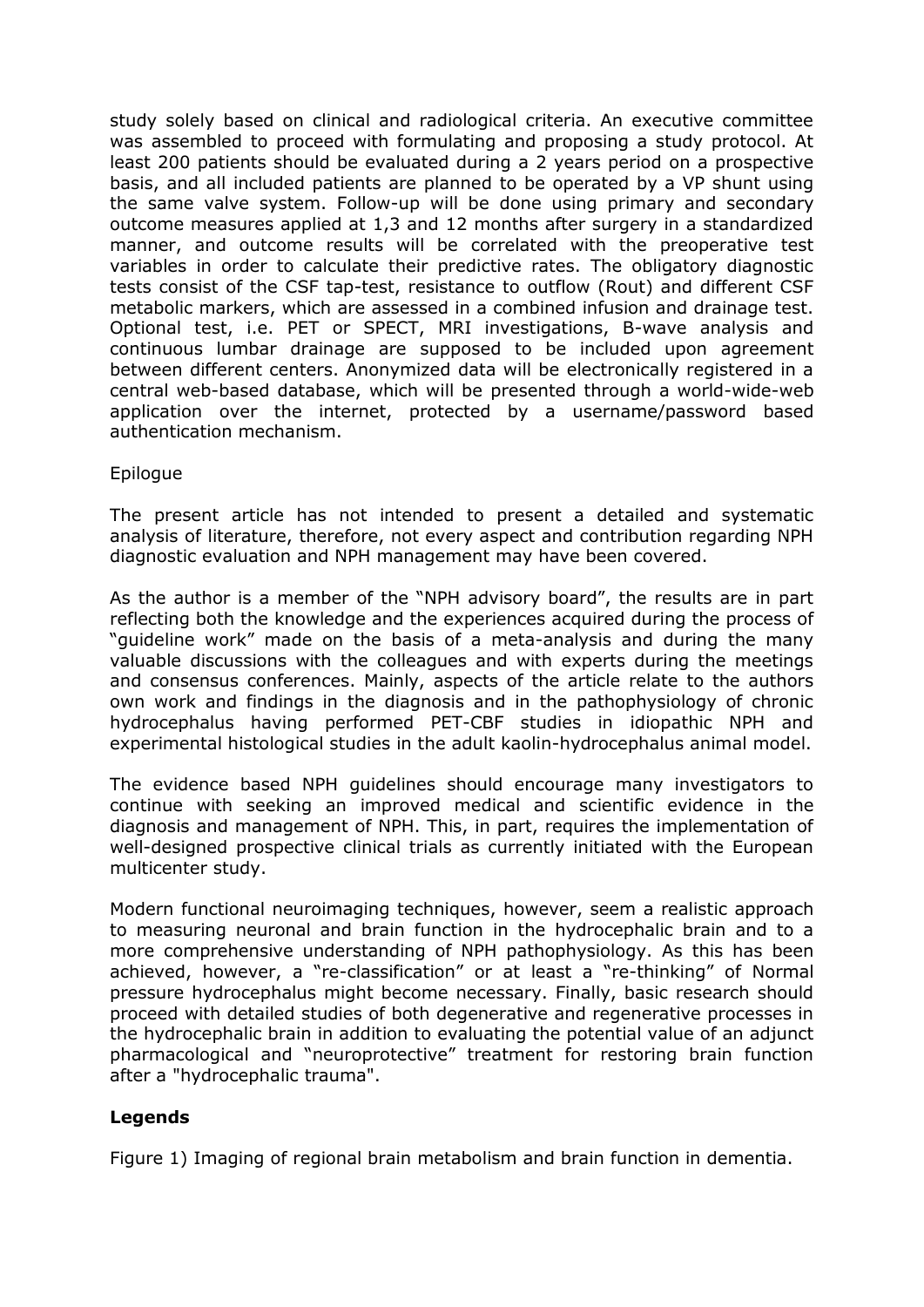The cartoon should indicate the potential value of brain metabolic and functional imaging for differential diagnosis of idiopathic Normal pressure hydrocephalus. On a reconstructed standard 3D-MRI surface, those regions are marked (shaded areas), which showed a reduced cerebral blood flow in correlation to the clinical impairment before surgery in a H2O-PET-study of patients with idiopathic NPH. Voxel-wise regional blood flow reductions were assessed with the aid of Statistical parametric mapping. As a comparison, the regional patterns of metabolic reductions of the diseases providing a main differential diagnosis to idiopathic NPH are circled based on the available results from the literature (see text).

#### **Figure 1**



### **Reference List**

1. Hakim S, Adams RD. The special clinical problem of symptomatic hydrocephalus with normal cerebrospinal fluid pressure. Observations on cerebrospinal fluid hydrodynamics. J Neurol Sci 1965; 2(4):307-327.

2. Vanneste J, Augustijn P, Dirven C, Tan WF, Goedhart ZD. Shunting normalpressure hydrocephalus: do the benefits outweigh the risks? A multicenter study and literature review. Neurology 1992; 42(1):54-59.

3. Tans JT. Differentiation of normal pressure hydrocephalus and cerebral atrophy by computed tomography and spinal infusion test. J Neurol 1979; 222(2):109-118.

4. Tans JT, Poortvliet DC. Relationship between compliance and resistance to outflow of CSF in adult hydrocephalus. J Neurosurg 1989; 71(1):59-62.

5. Borgesen SE, Gjerris F. The predictive value of conductance to outflow of CSF in normal pressure hydrocephalus. Brain 1982; 105(Pt 1):65-86.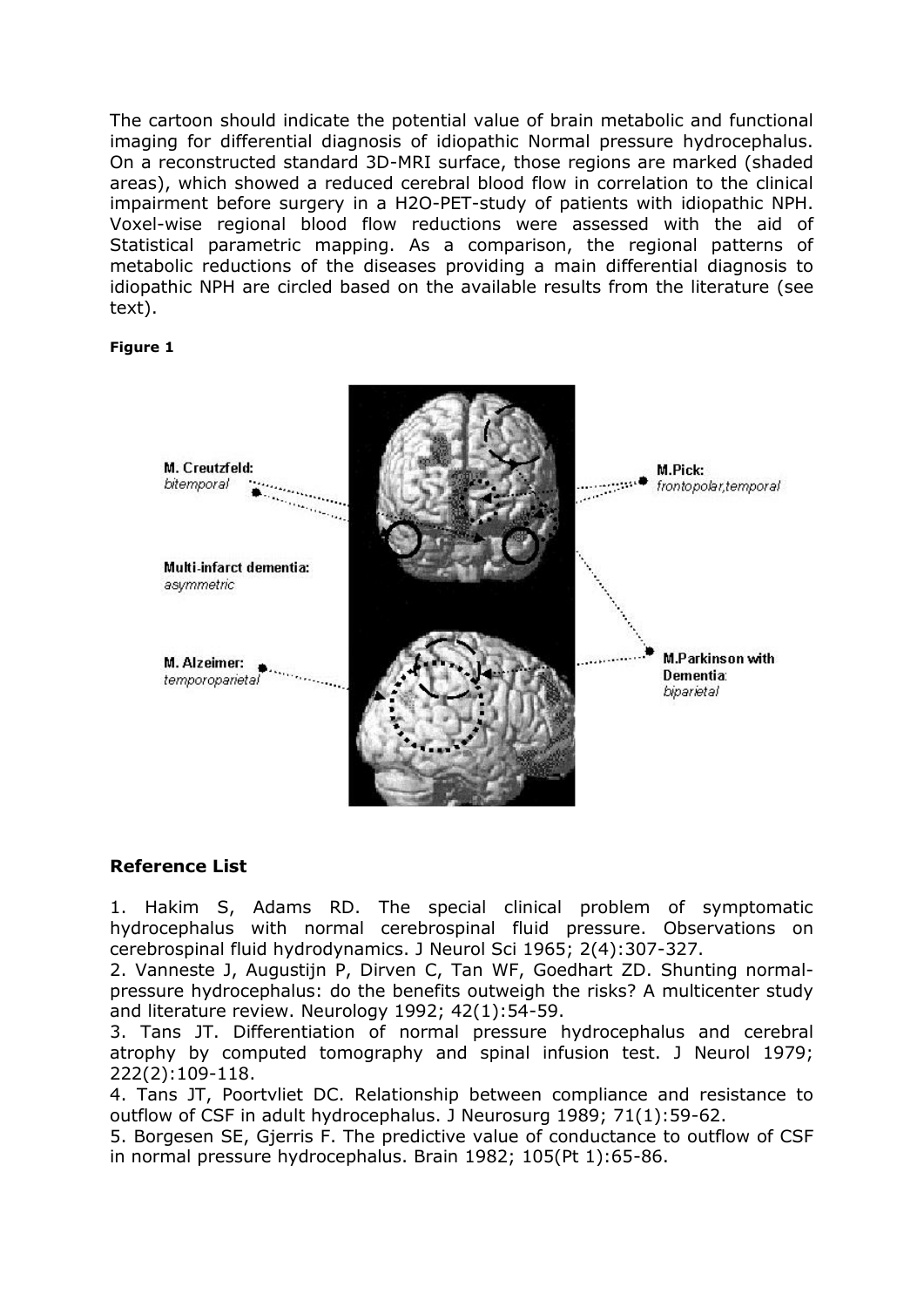6. Kosteljanetz M. CSF dynamics and pressure-volume relationships in communicating hydrocephalus. J Neurosurg 1986; 64(1):45-52.

7. Kosteljanetz M, Nehen AM, Kaalund J. Cerebrospinal fluid outflow resistance measurements in the selection of patients for shunt surgery in the normal pressure hydrocephalus syndrome. A controlled trial. Acta Neurochir (Wien ) 1990; 104(1-2):48-53.

8. Raftopoulos C, Chaskis C, Delecluse F, Cantraine F, Bidaut L, Brotchi J. Morphological quantitative analysis of intracranial pressure waves in normal pressure hydrocephalus. Neurol Res 1992; 14(5):389-396.

9. Wikkelso C, Andersson H, Blomstrand C, Lindqvist G. The clinical effect of lumbar puncture in normal pressure hydrocephalus. J Neurol Neurosurg Psychiatry 1982; 45(1):64-69.

10. Malm J, Kristensen B, Karlsson T, Fagerlund M, Elfverson J, Ekstedt J. The predictive value of cerebrospinal fluid dynamic tests in patients with th idiopathic adult hydrocephalus syndrome. Arch Neurol 1995; 52(8):783-789.

11. Kahlon B, Sundbarg G, Rehncrona S. Comparison between the lumbar infusion and CSF tap tests to predict outcome after shunt surgery in suspected normal pressure hydrocephalus. J Neurol Neurosurg Psychiatry 2002; 73(6):721- 726.

12. Haan J, Thomeer RT. Predictive value of temporary external lumbar drainage in normal pressure hydrocephalus. Neurosurgery 1988; 22(2):388-391.

13. Walchenbach R, Geiger E, Thomeer RT, Vanneste JA. The value of temporary external lumbar CSF drainage in predicting the outcome of shunting on normal pressure hydrocephalus. J Neurol Neurosurg Psychiatry 2002; 72(4):503-506.

14. Owler BK, Pickard JD. Normal pressure hydrocephalus and cerebral blood flow: a review. Acta Neurol Scand 2001; 104(6):325-342.

15. Tullberg M, Mansson JE, Fredman P, Lekman A, Blennow K, Ekman R et al. CSF sulfatide distinguishes between normal pressure hydrocephalus and subcortical arteriosclerotic encephalopathy. J Neurol Neurosurg Psychiatry 2000; 69(1):74-81.

16. Malm J, Kristensen B, Ekstedt J, Adolfsson R, Wester P. CSF monoamine metabolites, cholinesterases and lactate in the adult hydrocephalus syndrome (normal pressure hydrocephalus) related to CSF hydrodynamic parameters. J Neurol Neurosurg Psychiatry 1991; 54(3):252-259.

17. Wikkelso C, Ekman R, Westergren I, Johansson B. Neuropeptides in cerebrospinal fluid in normal-pressure hydrocephalus and dementia. Eur Neurol 1991; 31(2):88-93.

18. Poca MA, Mataro M, Sahuquillo J, Catalan R, Ibanez J, Galard R. Shunt related changes in somatostatin, neuropeptide Y, and corticotropin releasing factor concentrations in patients with normal pressure hydrocephalus. J Neurol Neurosurg Psychiatry 2001; 70(3):298-304.

19. Spanu G, Santagostino G, Marzatico F, Gaetani P, Silvani V, Baena R. Idiopathic hydrocephalic dementia in aging brain the neurosurgical approach. Funct Neurol 1989; 4(3):293-298.

20. Braun KP, Gooskens RH, Vandertop WP, Tulleken CA, van der GJ. 1H magnetic resonance spectroscopy in human hydrocephalus. J Magn Reson Imaging 2003; 17(3):291-299.

21. Mulrow CD, Feussner JR, Williams BC, Vokaty KA. The value of clinical findings in the detection of normal pressure hydrocephalus. J Gerontol 1987; 42(3):277-279.

22. Stein SC, Langfitt TW. Normal-pressure hydrocephalus. Predicting the results of cerebrospinal fluid shunting. J Neurosurg 1974; 41(4):463-470.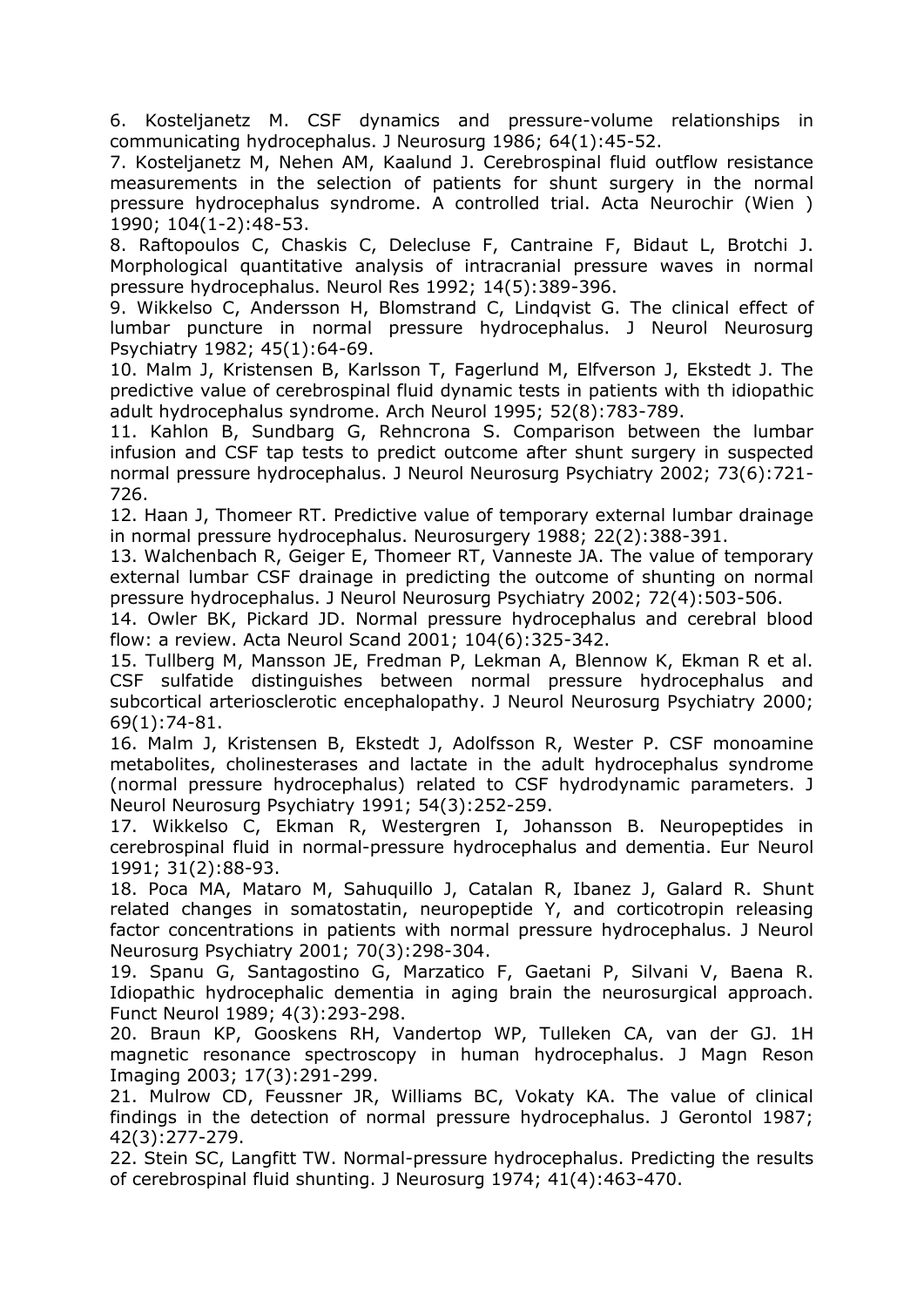23. Black PM, Ojemann RG, Tzouras A. CSF shunts for dementia, incontinence, and gait disturbance. Clin Neurosurg 1985; 32:632-651.

24. Black PM. Idiopathic normal-pressure hydrocephalus. Results of shunting in 62 patients. J Neurosurg 1980; 52(3):371-377.

25. Boon AJW, Tans JT, Delwel EJ, Egeler-Peerdeman SM, Hanlo PW, Wurzer JAL et al. Dutch Normal Pressure hydrocephalus study:baseline characteristics with emphasis on clinical findings. European Journal of Neurology 1997; 4:39-47.

26. De Mol J. [Neuropsychological symptomatology in normal pressure hydrocephalus]

Semiologie neuropsychologique dans l'hydrocephalie a pression normale. Schweiz Arch Neurol Psychiatr 1986; 137(4):33-45.

27. Spanu G, Sangiovanni G, Locatelli D. Normal-pressure hydrocephalus: twelve years experience. Neurochirurgia (Stuttg) 1986; 29(1):15-19.

28. Meier U, Zeilinger FS, Kintzel D. [Psychophysiology, signs and symptoms of disease the course of normal pressure hydrocephalus]

Pathophysiologie, Klinik und Krankheitsverlauf beim Normaldruckhydrozephalus. Fortschr Neurol Psychiatr 1998; 66(4):176-191.

29. Black PM. Hydrocephalus and vasospasm after subarachnoid hemorrhage from ruptured intracranial aneurysms. Neurosurgery 1986; 18(1):12-16.

30. Meier U, Zeilinger FS, Kintzel D. Signs, symptoms and course of normal pressure hydrocephalus in comparison with cerebral atrophy. Acta Neurochir (Wien ) 1999; 141(10):1039-1048.

31. Paoletti P, Pezzotta S, Spanu G. Diagnosis and treatment of post-traumatic hydrocephalus. J Neurosurg Sci 1983; 27(3):171-175.

32. Chahlavi A, El Babaa SK, Luciano MG. Adult-onset hydrocephalus. Neurosurg Clin N Am 2001; 12(4):753-760.

33. Greenberg JO, Shenkin HA, Adam R. Idiopathic normal pressure hydrocephalus-- a report of 73 patients. J Neurol Neurosurg Psychiatry 1977; 40(4):336-341.

34. Boon AJ, Tans JT, Delwel EJ, Egeler-Peerdeman SM, Hanlo PW, Wurzer HA et al. Dutch Normal-Pressure Hydrocephalus Study: the role of cerebrovascular disease. J Neurosurg 1999; 90(2):221-226.

35. Jellinger K. Neuropathological aspects of dementias resulting from abnormal blood and cerebrospinal fluid dynamics. Acta Neurol Belg 1976; 76(2):83-102.

36. Savolainen S, Paljarvi L, Vapalahti M. Prevalence of Alzheimer's disease in patients investigated for presumed normal pressure hydrocephalus: a clinical and neuropathological study. Acta Neurochir (Wien ) 1999; 141(8):849-853.

37. George AE, Holodny A, Golomb J, de Leon MJ. The differential diagnosis of Alzheimer's disease. Cerebral atrophy versus normal pressure hydrocephalus. Neuroimaging Clin N Am 1995; 5(1):19-31.

38. Golomb J, Wisoff J, Miller DC, Boksay I, Kluger A, Weiner H et al. Alzheimer's disease comorbidity in normal pressure hydrocephalus: prevalence and shunt response. J Neurol Neurosurg Psychiatry 2000; 68(6):778-781.

39. Del Bigio MR, Cardoso ER, Halliday WC. Neuropathological changes in chronic adult hydrocephalus: cortical biopsies and autopsy findings. Can J Neurol Sci 1997; 24(2):121-126.

40. Krauss JK, Regel JP, Droste DW, Orszagh M, Borremans JJ, Vach W. Movement disorders in adult hydrocephalus. Mov Disord 1997; 12(1):53-60.

41. Krauss JK, Faist M, Schubert M, Borremans JJ, Lucking CH, Berger W. Evaluation of gait in normal pressure hydrocephalus before and after shunting. Adv Neurol 2001; 87:301-310.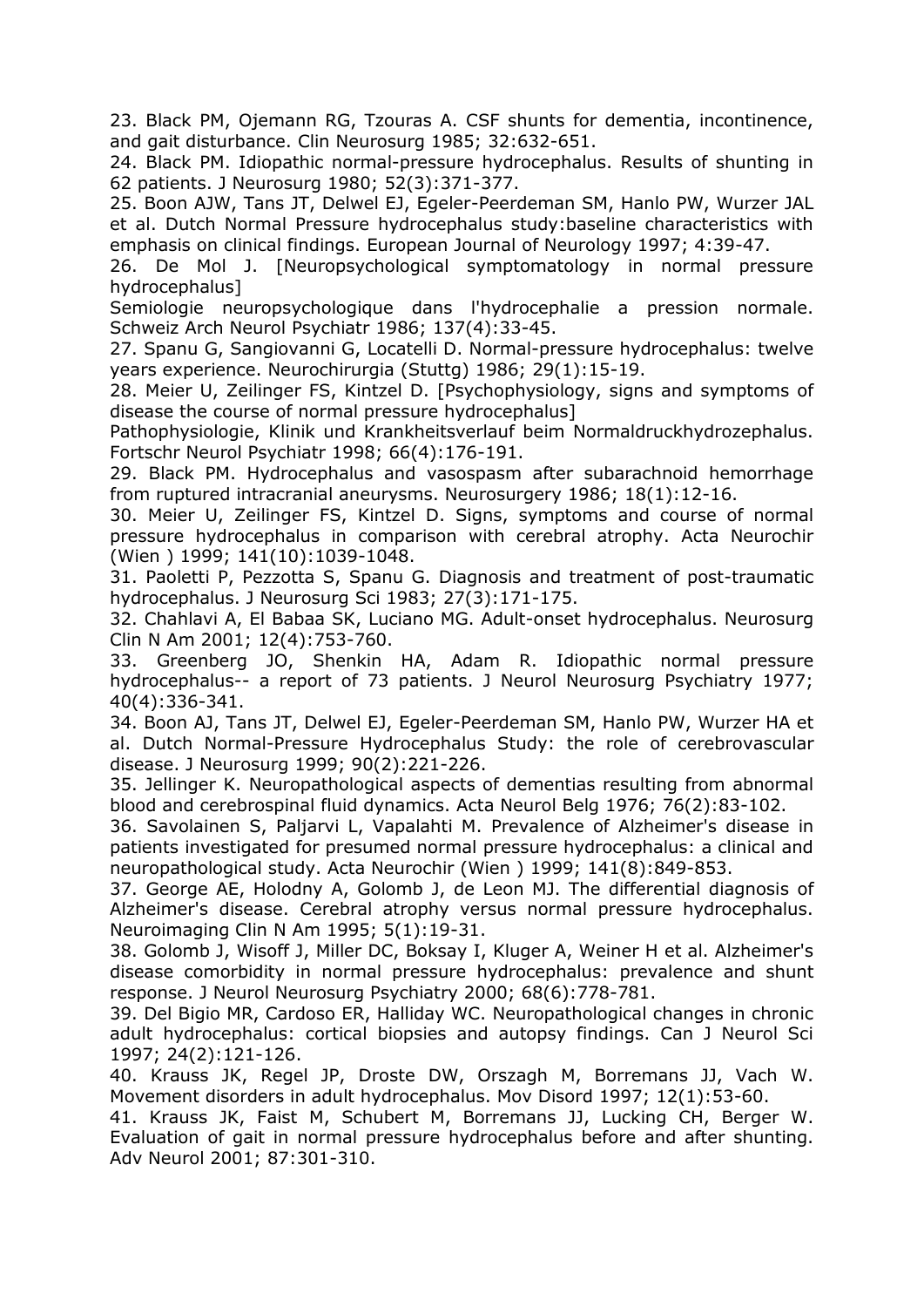42. Stolze H, Kuhtz-Buschbeck JP, Drucke H, Johnk K, Illert M, Deuschl G. Comparative analysis of the gait disorder of normal pressure hydrocephalus and Parkinson's disease. J Neurol Neurosurg Psychiatry 2001; 70(3):289-297.

43. Matousek M, Wikkelso C, Blomsterwall E, Johnels B, Steg G. Motor performance in normal pressure hydrocephalus assessed with an optoelectronic measurement technique. Acta Neurol Scand 1995; 91(6):500-505.

44. Ojemann RG, Fisher CM, Adams RD, Sweet WH, New PF. Further experience with the syndrome of "normal" pressure hydrocephalus. J Neurosurg 1969; 31(3):279-294.

45. Fisher CM. Hydrocephalus in walking problems of the elderly. Trans Am Neurol Assoc 1980; 105:29-33.

46. Fisher CM. Hydrocephalus as a cause of disturbances of gait in the elderly. Neurology 1982; 32(12):1358-1363.

47. Blomsterwall E, Bilting M, Stephensen H, Wikkelso C. Gait abnormality is not the only motor disturbance in normal pressure hydrocephalus. Scand J Rehabil Med 1995; 27(4):205-209.

48. Blomsterwall E, Svantesson U, Carlsson U, Tullberg M, Wikkelso C. Postural disturbance in patients with normal pressure hydrocephalus. Acta Neurol Scand 2000; 102(5):284-291.

49. Sudarsky L, Simon S. Gait disorder in late-life hydrocephalus. Arch Neurol 1987; 44(3):263-267.

50. Stolze H, Kuhtz-Buschbeck JP, Drucke H, Johnk K, Diercks C, Palmie S et al. Gait analysis in idiopathic normal pressure hydrocephalus--which parameters respond to the CSF tap test? Clin Neurophysiol 2000; 111(9):1678-1686.

51. Boon AJ, Tans JT, Delwel EJ, Egeler-Peerdeman SM, Hanlo PW, Wurzer HA et al. The Dutch normal-pressure hydrocephalus study. How to select patients for shunting? An analysis of four diagnostic criteria. Surg Neurol 2000; 53(3):201- 207.

52. Zaaroor M, Bleich N, Chistyakov A, Pratt H, Feinsod M. Motor evoked potentials in the preoperative and postoperative assessment of normal pressure hydrocephalus. J Neurol Neurosurg Psychiatry 1997; 62(5):517-521.

53. Knutsson E, Lying-Tunell U. Gait apraxia in normal-pressure hydrocephalus: patterns of movement and muscle activation. Neurology 1985; 35(2):155-160.

54. Wikkelso C, Blomsterwall E, Frisen L. Subjective visual vertical and Romberg's test correlations in hydrocephalus. J Neurol 2003; 250(6):741-745.

55. Jonas S, Brown J. Neurogenic bladder in normal pressure hydrocephalus. Urology 1975; 5(1):44-50.

56. De Mol J. [Neuropsychological study of mental troubles in normal pressure hydrocephaly and their short term evolution after spinal fluid derivation (author's transl)]

Etude neuropsychologique des troubles mentaux dans l'hydrocephalie normotensive et de leur evolution a court terme apres derivation du liquide cephalo-rachidien. Acta Psychiatr Belg 1977; 77(2):228-253.

57. De Mol J. [Psychic disturbance in normal pressure hydrocephalus (author's transl)]

Troubles psychiques au cours d'hydrocephalie normotensive. Acta Neurol Belg 1978; 78(6):321-340.

58. Gustafson L, Hagberg B. Recovery in hydrocephalic dementia after shunt operation. J Neurol Neurosurg Psychiatry 1978; 41(10):940-947.

59. Thomsen AM, Borgesen SE, Bruhn P, Gjerris F. Prognosis of dementia in normal-pressure hydrocephalus after a shunt operation. Ann Neurol 1986; 20(3):304-310.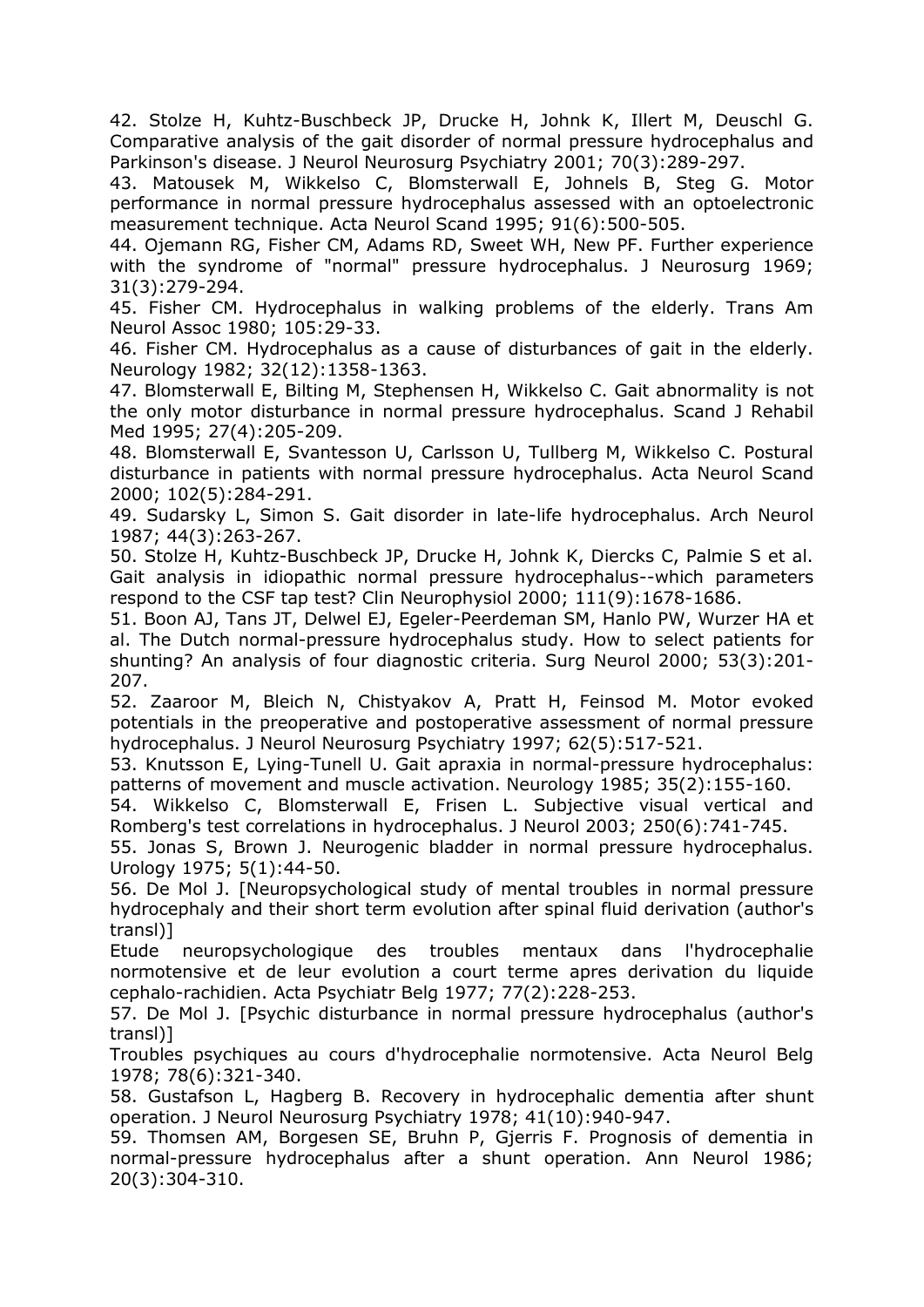60. Lindqvist G, Andersson H, Bilting M, Blomstrand C, Malmgren H, Wikkelso C. Normal pressure hydrocephalus: psychiatric findings before and after shunt operation classified in a new diagnostic system for organic psychiatry. Acta Psychiatr Scand Suppl 1993; 373:18-32.

61. Adams RD. Further observations on normal pressure hydrocephalus. Proc R Soc Med 1966; 59(11 Part 1):1135-1140.

62. Wikkelso C, Andersson H, Blomstrand C, Lindqvist G, Svendsen P. Normal pressure hydrocephalus. Predictive value of the cerebrospinal fluid tap-test. Acta Neurol Scand 1986; 73(6):566-573.

63. Iddon JL, Pickard JD, Cross JJ, Griffiths PD, Czosnyka M, Sahakian BJ. Specific patterns of cognitive impairment in patients with idiopathic normal pressure hydrocephalus and Alzheimer's disease: a pilot study. J Neurol Neurosurg Psychiatry 1999; 67(6):723-732.

64. Raftopoulos C, Deleval J, Chaskis C, Leonard A, Cantraine F, Desmyttere F et al. Cognitive recovery in idiopathic normal pressure hydrocephalus: a prospective study. Neurosurgery 1994; 35(3):397-404.

65. Caltagirone C, Gainotti G, Masullo C, Villa G. Neurophysiological study of normal pressure hydrocephalus. Acta Psychiatr Scand 1982; 65(2):93-100.

66. De Mol J. [Prognostic factors for therapeutic outcome in normal-pressure hydrocephalus. Review of the literature and personal study]

Facteurs pronostiques du resultat therapeutique dans l'hydrocephalie a pression normale. Revue de la litterature et etude personnelle. Acta Neurol Belg 1985; 85(1):13-29.

67. Larsson A, Wikkelso C, Bilting M, Stephensen H. Clinical parameters in 74 consecutive patients shunt operated for normal pressure hydrocephalus. Acta Neurol Scand 1991; 84(6):475-482.

68. Wikkelso C, Andersson H, Blomstrand C, Matousek M, Svendsen P. Computed tomography of the brain in the diagnosis of and prognosis in normal pressure hydrocephalus. Neuroradiology 1989; 31(2):160-165.

69. Petersen RC, Mokri B, Laws ER, Jr. Surgical treatment of idiopathic hydrocephalus in elderly patients. Neurology 1985; 35(3):307-311.

70. Mori K, Handa H, Murata T, Nakano Y. Periventricular lucency in computed tomography of hydrocephalus and cerebral atrophy. J Comput Assist Tomogr 1980; 4(2):204-209.

71. Holodny AI, George AE, de Leon MJ, Golomb J, Kalnin AJ, Cooper PR. Focal dilation and paradoxical collapse of cortical fissures and sulci in patients with normal-pressure hydrocephalus. J Neurosurg 1998; 89(5):742-747.

72. Takeuchi T, Kasahara E, Iwasaki M, Mima T, Mori K. Indications for shunting in patients with idiopathic normal pressure hydrocephalus presenting with dementia and brain atrophy (atypical idiopathic normal pressure hydrocephalus). Neurol Med Chir (Tokyo) 2000; 40(1):38-46.

73. Kitagaki H, Mori E, Ishii K, Yamaji S, Hirono N, Imamura T. CSF spaces in idiopathic normal pressure hydrocephalus: morphology and volumetry. AJNR Am J Neuroradiol 1998; 19(7):1277-1284.

74. Tans JT, Poortvliet DC. Reduction of ventricular size after shunting for normal pressure hydrocephalus related to CSF dynamics before shunting. J Neurol Neurosurg Psychiatry 1988; 51(4):521-525.

75. Meier U, Paris S, Grawe A, Stockheim D, Hajdukova A, Mutze S. Is there a correlation between operative results and change in ventricular volume after shunt placement? A study of 60 cases of idiopathic normal-pressure hydrocephalus. Neuroradiology 2003; 45(6):377-380.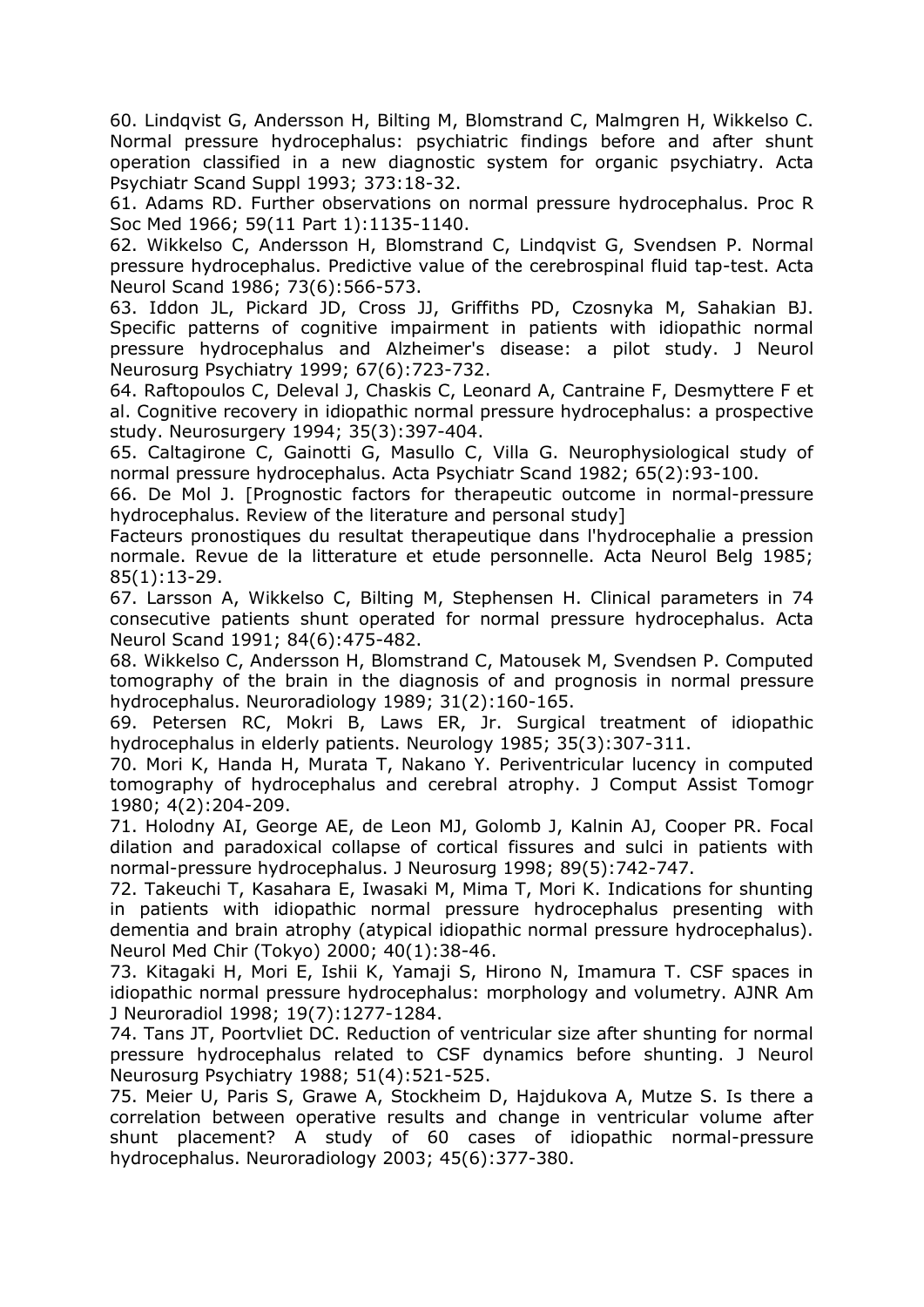76. Tans JT, Poortvliet DC. Does compliance predict ventricular reduction after shunting for normal pressure hydrocephalus. Neurol Res 1989; 11(3):136-138.

77. Cardoso ER, Del Bigio MR. Age-related changes of cerebral ventricular size. Part II: Normalization of ventricular size following shunting. Acta Neurochir (Wien ) 1989; 97(3-4):135-138.

78. Czosnyka M, Czosnyka ZH, Whitfield PC, Donovan T, Pickard JD. Age dependence of cerebrospinal pressure-volume compensation in patients with hydrocephalus. J Neurosurg 2001; 94(3):482-486.

79. Penar PL, Lakin WD, Yu J. Normal pressure hydrocephalus: an analysis of aetiology and response to shunting based on mathematical modeling. Neurol Res 1995; 17(2):83-88.

80. Anderson RC, Grant JJ, de la PR, Frucht S, Goodman RR. Volumetric measurements in the detection of reduced ventricular volume in patients with normal-pressure hydrocephalus whose clinical condition improved after ventriculoperitoneal shunt placement. J Neurosurg 2002; 97(1):73-79.

81. Jack CR, Jr., Mokri B, Laws ER, Jr., Houser OW, Baker HL, Jr., Petersen RC. MR findings in normal-pressure hydrocephalus: significance and comparison with other forms of dementia. J Comput Assist Tomogr 1987; 11(6):923-931.

82. Krauss JK, Regel JP, Vach W, Jungling FD, Droste DW, Wakhloo AK. Flow void of cerebrospinal fluid in idiopathic normal pressure hydrocephalus of the elderly: can it predict outcome after shunting? Neurosurgery 1997; 40(1):67-73.

83. Bradley WG, Jr., Scalzo D, Queralt J, Nitz WN, Atkinson DJ, Wong P. Normalpressure hydrocephalus: evaluation with cerebrospinal fluid flow measurements at MR imaging. Radiology 1996; 198(2):523-529.

84. Dixon GR, Friedman JA, Luetmer PH, Quast LM, McClelland RL, Petersen RC et al. Use of cerebrospinal fluid flow rates measured by phase-contrast MR to predict outcome of ventriculoperitoneal shunting for idiopathic normal-pressure hydrocephalus. Mayo Clin Proc 2002; 77(6):509-514.

85. Poca MA, Sahuquillo J, Busto M, Rovira A, Capellades J, Mataro M et al. Agreement between CSF flow dynamics in MRI and ICP monitoring in the diagnosis of normal pressure hydrocephalus. Sensitivity and specificity of CSF dynamics to predict outcome. Acta Neurochir Suppl 2002; 81:7-10.

86. Holodny AI, Waxman R, George AE, Rusinek H, Kalnin AJ, de Leon M. MR differential diagnosis of normal-pressure hydrocephalus and Alzheimer disease: significance of perihippocampal fissures. AJNR Am J Neuroradiol 1998; 19(5):813-819.

87. Savolainen S, Laakso MP, Paljarvi L, Alafuzoff I, Hurskainen H, Partanen K et al. MR imaging of the hippocampus in normal pressure hydrocephalus: correlations with cortical Alzheimer's disease confirmed by pathologic analysis. AJNR Am J Neuroradiol 2000; 21(2):409-414.

88. Krauss JK, Regel JP, Vach W, Orszagh M, Jungling FD, Bohus M et al. White matter lesions in patients with idiopathic normal pressure hydrocephalus and in an age-matched control group: a comparative study. Neurosurgery 1997; 40(3):491-495.

89. Bradley WG, Jr., Whittemore AR, Watanabe AS, Davis SJ, Teresi LM, Homyak M. Association of deep white matter infarction with chronic communicating hydrocephalus: implications regarding the possible origin of normal-pressure hydrocephalus. AJNR Am J Neuroradiol 1991; 12(1):31-39.

90. Tullberg M, Jensen C, Ekholm S, Wikkelso C. Normal pressure hydrocephalus: vascular white matter changes on MR images must not exclude patients from shunt surgery. AJNR Am J Neuroradiol 2001; 22(9):1665-1673.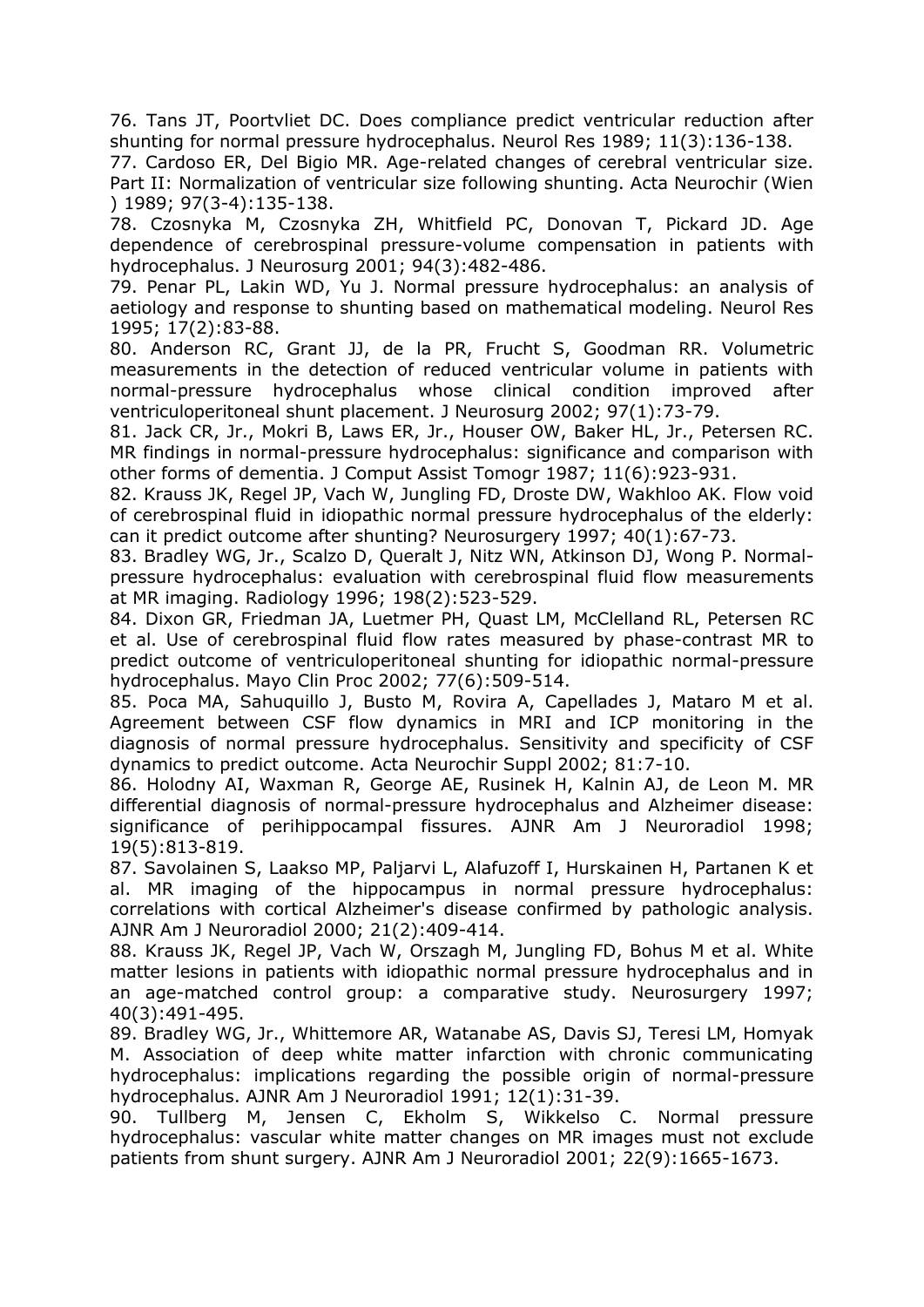91. Bradley WG, Jr., Scalzo D, Queralt J, Nitz WN, Atkinson DJ, Wong P. Normalpressure hydrocephalus: evaluation with cerebrospinal fluid flow measurements at MR imaging. Radiology 1996; 198(2):523-529.

92. Luetmer PH, Huston J, Friedman JA, Dixon GR, Petersen RC, Jack CR et al. Measurement of cerebrospinal fluid flow at the cerebral aqueduct by use of phase-contrast magnetic resonance imaging: technique validation and utility in diagnosing idiopathic normal pressure hydrocephalus. Neurosurgery 2002; 50(3):534-543.

93. Tullberg M, Hultin L, Ekholm S, Mansson JE, Fredman P, Wikkelso C. White matter changes in normal pressure hydrocephalus and Binswanger disease: specificity, predictive value and correlations to axonal degeneration and demyelination. Acta Neurol Scand 2002; 105(6):417-426.

94. Bradley WG. Normal pressure hydrocephalus and deep white matter ischemia: which is the chicken, and which is the egg? AJNR Am J Neuroradiol 2001; 22(9):1638-1640.

95. Casmiro M, Cacciatore FM, D'Alessandro R. The pathogenesis of idiopathic normal pressure hydrocephalus: an open problem. Funct Neurol 1989; 4(4):403- 410.

96. Casmiro M, D'Alessandro R, Cacciatore FM, Daidone R, Calbucci F, Lugaresi E. Risk factors for the syndrome of ventricular enlargement with gait apraxia (idiopathic normal pressure hydrocephalus): a case-control study. J Neurol Neurosurg Psychiatry 1989; 52(7):847-852.

97. Krauss JK, Regel JP, Vach W, Droste DW, Borremans JJ, Mergner T. Vascular risk factors and arteriosclerotic disease in idiopathic normal-pressure hydrocephalus of the elderly. Stroke 1996; 27(1):24-29.

98. Vanneste J, Augustijn P, Tan WF, Dirven C. Shunting normal pressure hydrocephalus: the predictive value of combined clinical and CT data. J Neurol Neurosurg Psychiatry 1993; 56(3):251-256.

99. Bech-Azeddine R, Waldemar G, Knudsen GM, Hogh P, Bruhn P, Wildschiodtz G et al. Idiopathic normal-pressure hydrocephalus: evaluation and findings in a multidisciplinary memory clinic. Eur J Neurol 2001; 8(6):601-611.

100. Krauss JK, Droste DW, Bohus M, Regel JP, Scheremet R, Riemann D et al. The relation of intracranial pressure B-waves to different sleep stages in patients with suspected normal pressure hydrocephalus. Acta Neurochir (Wien ) 1995; 136(3-4):195-203.

101. Borgesen SE, Gjerris F, Srensen SC. The resistance to cerebrospinal fluid absorption in humans. A method of evaluation by lumbo-ventricular perfusion, with particular reference to normal pressure hydrocephalus. Acta Neurol Scand 1978; 57(1):88-96.

102. Borgesen SE, Gjerris F, Sorensen SC. Intracranial pressure and conductance to outflow of cerebrospinal fluid in normal-pressure hydrocephalus. J Neurosurg 1979; 50(4):489-493.

103. Borgesen SE. Conductance to outflow of CSF in normal pressure hydrocephalus. Acta Neurochir (Wien ) 1984; 71(1-2):1-45.

104. Borgesen SE, Gjerris F. Relationships between intracranial pressure, ventricular size, and resistance to CSF outflow. J Neurosurg 1987; 67(4):535- 539.

105. Meier U, Bartels P. The importance of the intrathecal infusion test in the diagnosis of normal pressure hydrocephalus. J Clin Neurosci 2002; 9(3):260-267. 106. Bech RA, Juhler M, Waldemar G, Klinken L, Gjerris F. Frontal brain and leptomeningeal biopsy specimens correlated with cerebrospinal fluid outflow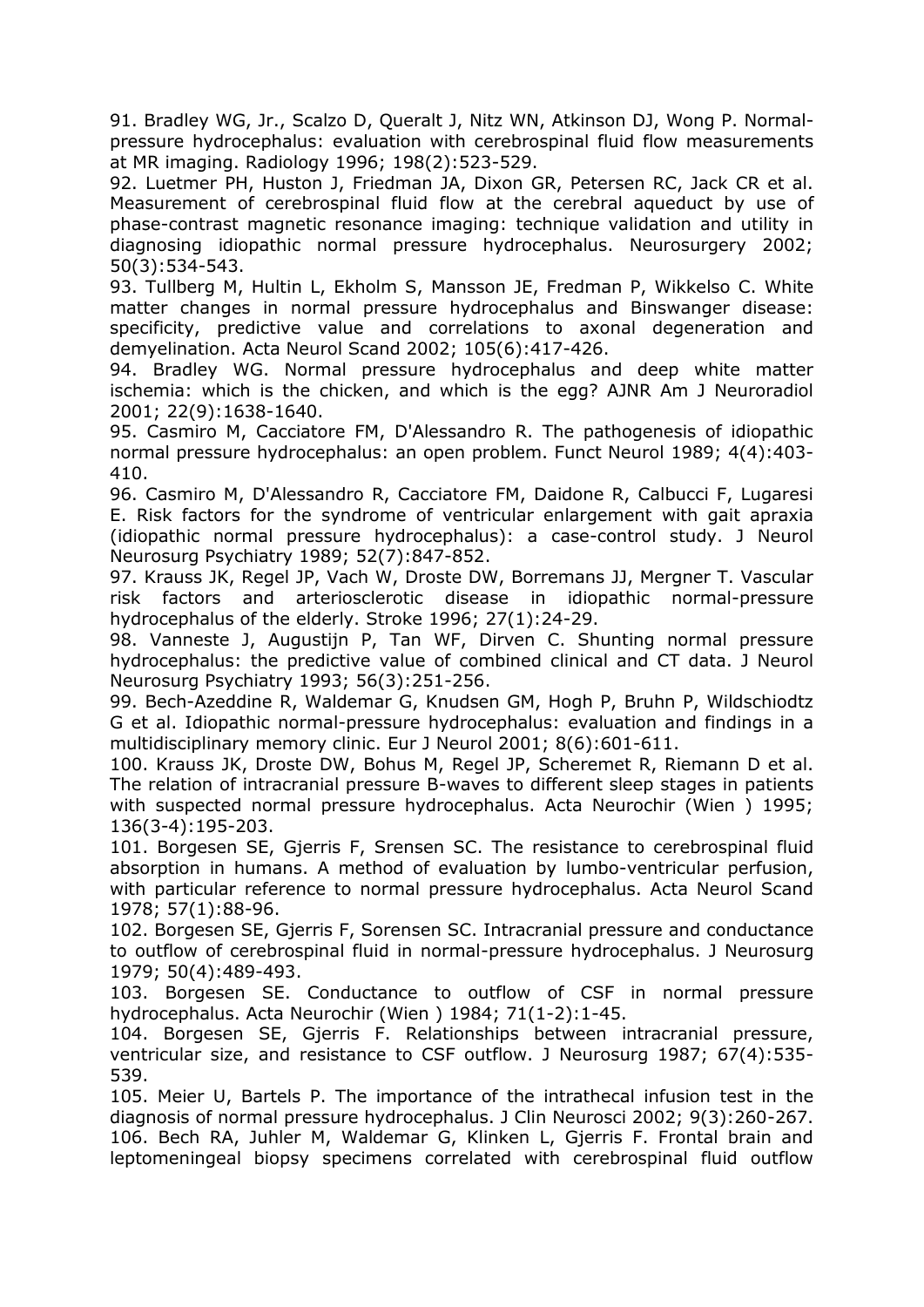resistance and B-wave activity in patients suspected of normal-pressure hydrocephalus. Neurosurgery 1997; 40(3):497-502.

107. Vanneste J, Augustijn P, Davies GA, Dirven C, Tan WF. Normal-pressure hydrocephalus. Is cisternography still useful in selecting patients for a shunt? Arch Neurol 1992; 49(4):366-370.

108. Krauss JK, Droste DW. Predictability of intracranial pressure oscillations in patients with suspected normal pressure hydrocephalus by transcranial Doppler ultrasound. Neurol Res 1994; 16(5):398-402.

109. Pickard JD. Adult communicating hydrocephalus. Br J Hosp Med 1982; 27(1):35, 37-8, 40, passim.

110. Williams MA, Razumovsky AY, Hanley DF. Comparison of Pcsf monitoring and controlled CSF drainage diagnose normal pressure hydrocephalus. Acta Neurochir Suppl (Wien ) 1998; 71:328-330.

111. Sahuquillo J, Rubio E, Codina A, Molins A, Guitart JM, Poca MA et al. Reappraisal of the intracranial pressure and cerebrospinal fluid dynamics in patients with the so-called "normal pressure hydrocephalus" syndrome. Acta Neurochir (Wien ) 1991; 112(1-2):50-61.

112. Boon AJ, Tans JT, Delwel EJ, Egeler-Peerdeman SM, Hanlo PW, Wurzer HA et al. Dutch normal-pressure hydrocephalus study: prediction of outcome after shunting by resistance to outflow of cerebrospinal fluid. J Neurosurg 1997; 87(5):687-693.

113. Chen IH, Huang CI, Liu HC, Chen KK. Effectiveness of shunting in patients with normal pressure hydrocephalus predicted by temporary, controlledresistance, continuous lumbar drainage: a pilot study. J Neurol Neurosurg Psychiatry 1994; 57(11):1430-1432.

114. Droste DW, Krauss JK. Intracranial pressure B-waves precede corresponding arterial blood pressure oscillations in patients with suspected normal pressure hydrocephalus. Neurol Res 1999; 21(7):627-630.

115. Droste DW, Krauss JK. Simultaneous recording of cerebrospinal fluid pressure and middle cerebral artery blood flow velocity in patients with suspected symptomatic normal pressure hydrocephalus. J Neurol Neurosurg Psychiatry 1993; 56(1):75-79.

116. Droste DW, Krauss JK, Berger W, Schuler E, Brown MM. Rhythmic oscillations with a wavelength of 0.5-2 min in transcranial Doppler recordings. Acta Neurol Scand 1994; 90(2):99-104.

117. Czosnyka M, Richards HK, Czosnyka Z, Piechnik S, Pickard JD, Chir M. Vascular components of cerebrospinal fluid compensation. J Neurosurg 1999; 90(4):752-759.

118. Momjian S, Czosnyka Z, Czosnyka M, Pickard JD. Link between vasogenic waves of intracranial pressure and cerebrospinal fluid outflow resistance in normal pressure hydrocephalus. Br J Neurosurg 2004; 18(1):56-61.

119. Hertel F, Walter C, Schmitt M, Morsdorf M, Jammers W, Busch HP et al. Is a combination of Tc-SPECT or perfusion weighted magnetic resonance imaging with spinal tap test helpful in the diagnosis of normal pressure hydrocephalus? J Neurol Neurosurg Psychiatry 2003; 74(4):479-484.

120. Mori K, Maeda M, Asegawa S, Iwata J. Quantitative Local Cerebral Blood Flow Change after Cerebrospinal Fluid Removal in Patients with Normal Pressure Hydrocephalus Measured by a Double Injection Method with N-Isopropyl-p- [(123)I] Iodoamphetamine. Acta Neurochir (Wien ) 2002; 144(3):255-263.

121. Williams MA, Razumovsky AY, Hanley DF. Comparison of Pcsf monitoring and controlled CSF drainage diagnose normal pressure hydrocephalus. Acta Neurochir Suppl (Wien ) 1998; 71:328-330.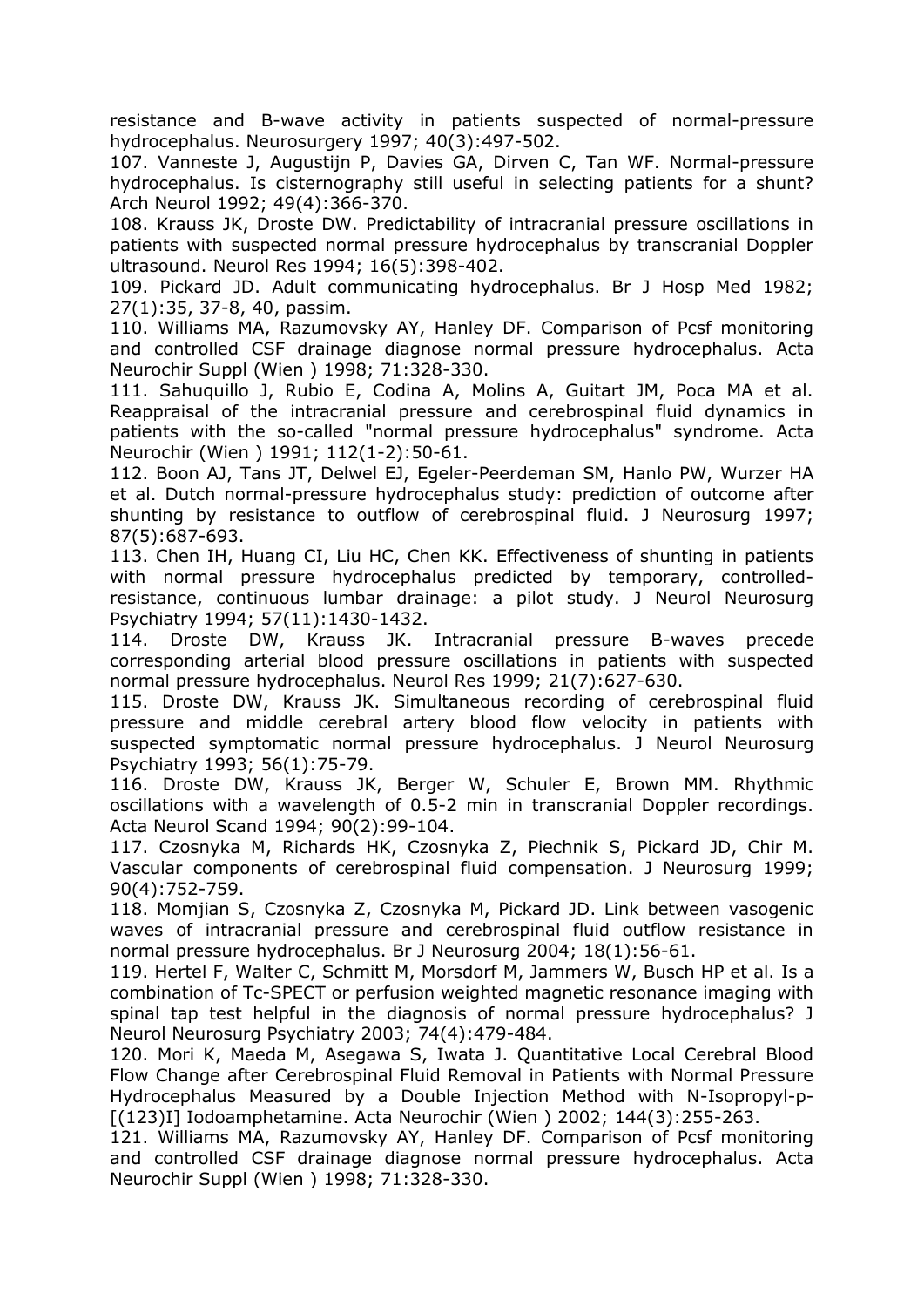122. Katzman R, Hussey F. A simple constant-infusion manometric test for measurement of CSF absorption. I. Rationale and method. Neurology 1970; 20(6):534-544.

123. Marmarou A, Foda MA, Bandoh K, Yoshihara M, Yamamoto T, Tsuji O et al. Posttraumatic ventriculomegaly: hydrocephalus or atrophy? A new approach for diagnosis using CSF dynamics. J Neurosurg 1996; 85(6):1026-1035.

124. Czosnyka M, Whitehouse H, Smielewski P, Simac S, Pickard JD. Testing of cerebrospinal compensatory reserve in shunted and non-shunted patients: a guide to interpretation based on an observational study. J Neurol Neurosurg Psychiatry 1996; 60(5):549-558.

125. Meier U, Zeilinger FS, Kintzel D. Diagnostic in normal pressure hydrocephalus: A mathematical model for determination of the ICP-dependent resistance and compliance. Acta Neurochir (Wien ) 1999; 141(9):941-947.

126. Meier U, Kunzel B, Zeilinger FS, Riederer A. [Pressure-dependent flow resistance in craniospinal cerebrospinal fluid dynamics: a calculation model for diagnosis of normal pressurehydrocephalus]Der druckabhangige Abflusswiderstand in der kraniospinalen Liquordynamik: ein Berechnungsmodell zur Diagnostik des Normaldruckhydrozephalus. Biomed Tech (Berl) 2000; 45(1- 2):26-33.

127. Boon AJ, Tans JT, Delwel EJ, Egeler-Peerdeman SM, Hanlo PW, Wurzer JA et al. Does CSF outflow resistance predict the response to shunting in patients with normal pressure hydrocephalus? Acta Neurochir Suppl (Wien ) 1998; 71:331- 333.

128. Bradley WG. Normal pressure hydrocephalus: new concepts on etiology and diagnosis. AJNR Am J Neuroradiol 2000; 21(9):1586-1590.

129. Mori K. Management of idiopathic normal-pressure hydrocephalus: a multiinstitutional study conducted in Japan. J Neurosurg 2001; 95(6):970-973.

130. Graff-Radford NR, Rezai K, Godersky JC, Eslinger P, Damasio H, Kirchner PT. Regional cerebral blood flow in normal pressure hydrocephalus. J Neurol Neurosurg Psychiatry 1987; 50(12):1589-1596.

131. Kristensen B, Malm J, Fagerland M, Hietala SO, Johansson B, Ekstedt J et al. Regional cerebral blood flow, white matter abnormalities, and cerebrospinal fluid hydrodynamics in patients with idiopathic adult hydrocephalus syndrome. J Neurol Neurosurg Psychiatry 1996; 60(3):282-288.

132. Waldemar G, Schmidt JF, Delecluse F, Andersen AR, Gjerris F, Paulson OB. High resolution SPECT with [99mTc]-d,l-HMPAO in normal pressure hydrocephalus before and after shunt operation. J Neurol Neurosurg Psychiatry 1993; 56(6):655-664.

133. Vorstrup S, Christensen J, Gjerris F, Sorensen PS, Thomsen AM, Paulson OB. Cerebral blood flow in patients with normal-pressure hydrocephalus before and after shunting. J Neurosurg 1987; 66(3):379-387.

134. Tanaka A, Kimura M, Nakayama Y, Yoshinaga S, Tomonaga M. Cerebral blood flow and autoregulation in normal pressure hydrocephalus. Neurosurgery 1997; 40(6):1161-1165.

135. Mataro M, Poca MA, Salgado-Pineda P, Castell-Conesa J, Sahuquillo J, Diez-Castro MJ et al. Postsurgical cerebral perfusion changes in idiopathic normal pressure hydrocephalus: a statistical parametric mapping study of SPECT images. J Nucl Med 2003; 44(12):1884-1889.

136. Klinge P, Fischer J, Brinker T, Heissler HE, Burchert W, Berding G et al. PET and CBF studies of chronic hydrocephalus: a contribution to surgical indication and prognosis. J Neuroimaging 1998; 8(4):205-209.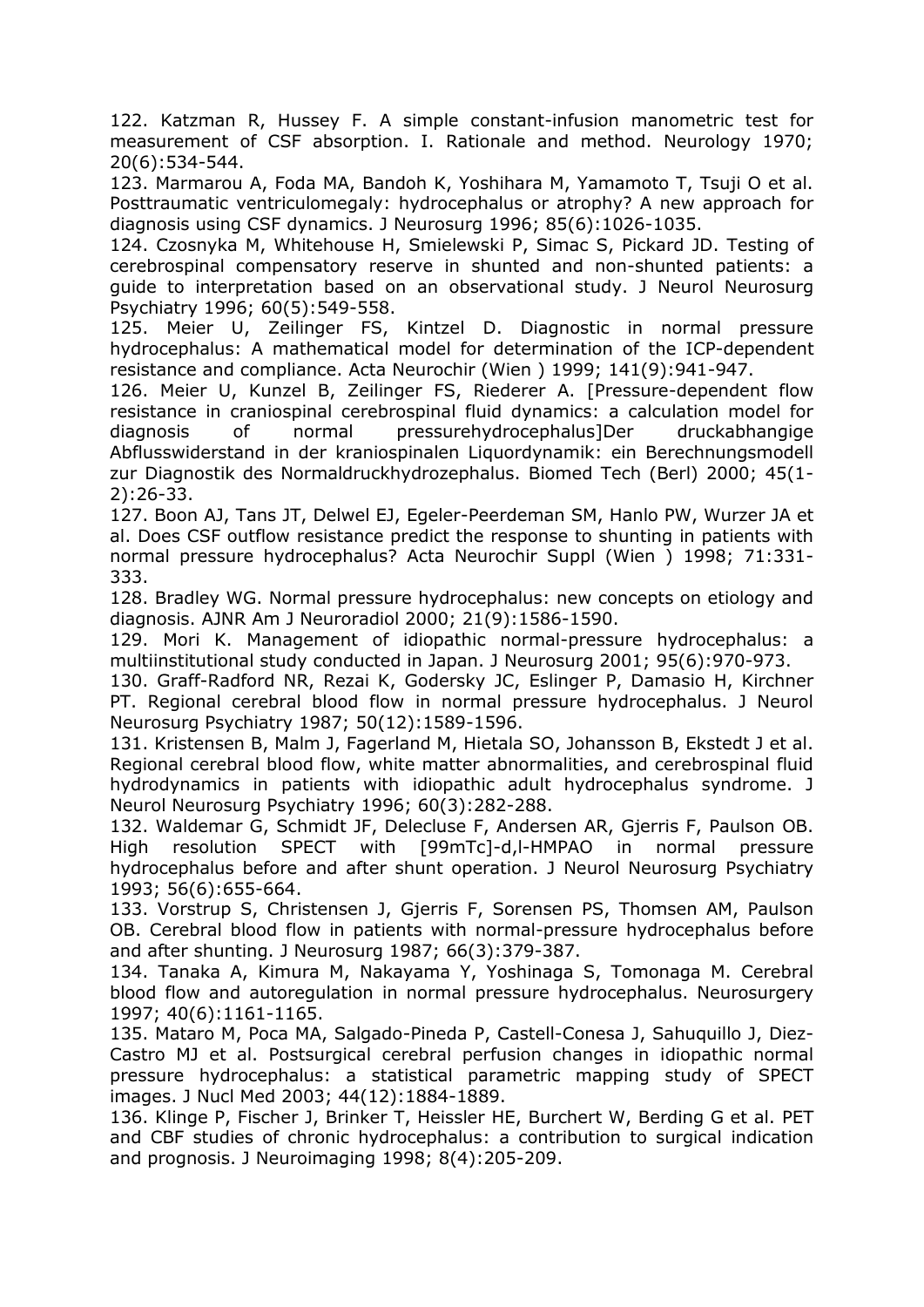137. Klinge PM, Berding G, Brinker T, Knapp WH, Samii M. A positron emission tomography study of cerebrovascular reserve before and after shunt surgery in patients with idiopathic chronic hydrocephalus. J Neurosurg 1999; 91(4):605- 609.

138. Klinge P, Berding G, Brinker T, Schuhmann M, Weckesser E, Knapp WH et al. The role of cerebral blood flow and cerebrovascular reserve capacity in the diagnosis of chronic hydrocephalus--a PET-study on 60 patients. Acta Neurochir Suppl 2002; 81:39-41.

139. Lee EJ, Hung YC, Chang CH, Pai MC, Chen HH. Cerebral blood flow velocity and vasomotor reactivity before and after shunting surgery in patients with normal pressure hydrocephalus. Acta Neurochir (Wien ) 1998; 140(6):599-604.

140. Bakker SL, Boon AJ, Wijnhoud AD, Dippel DW, Delwel EJ, Koudstaal PJ. Cerebral hemodynamics before and after shunting in normal pressure hydrocephalus. Acta Neurol Scand 2002; 106(3):123-127.

141. Larsson A, Bergh AC, Bilting M, Arlig A, Jacobsson L, Stephensen H et al. Regional cerebral blood flow in normal pressure hydrocephalus: diagnostic and prognostic aspects. Eur J Nucl Med 1994; 21(2):118-123.

142. Klinge P, Berding G, Brinker T, Schuhmann M, Knapp WH, Samii M. PETstudies in idiopathic chronic hydrocephalus before and after shunt-treatment: the role of risk factors for cerebrovascular disease (CVD) on cerebral hemodynamics. Acta Neurochir Suppl 2002; 81:43-45.

143. Corkill RG, Garnett MR, Blamire AM, Rajagopalan B, Cadoux-Hudson TA, Styles P. Multi-modal MRI in normal pressure hydrocephalus identifies preoperative haemodynamic and diffusion coefficient changes in normal appearing white matter correlating with surgical outcome. Clin Neurol Neurosurg 2003; 105(3):193-202.

144. Owler BK, Momjian S, Czosnyka Z, Czosnyka M, Pena A, Harris NG et al. Normal pressure hydrocephalus and cerebral blood flow: a PET study of baseline values. J Cereb Blood Flow Metab 2004; 24(1):17-23.

145. Kimura M, Tanaka A, Yoshinaga S. Significance of periventricular hemodynamics in normal pressure hydrocephalus. Neurosurgery 1992; 30(5):701-704.

146. Braun KP, Vandertop WP, Gooskens RH, Tulleken KA, Nicolay K. NMR spectroscopic evaluation of cerebral metabolism in hydrocephalus: a review. Neurol Res 2000; 22(1):51-64.

147. Agren-Wilsson A, Roslin M, Eklund A, Koskinen LO, Bergenheim AT, Malm J. Intracerebral microdialysis and CSF hydrodynamics in idiopathic adult hydrocephalus syndrome. J Neurol Neurosurg Psychiatry 2003; 74(2):217-221.

148. Tullberg M, Rosengren L, Blomsterwall E, Karlsson JE, Wikkelso C. CSF neurofilament and glial fibrillary acidic protein in normal pressure hydrocephalus. Neurology 1998; 50(4):1122-1127.

149. Heiss WD, Herholz K, Pawlik G, Hebold I, Klinkhammer P, Szelies B. Positron emission tomography findings in dementia disorders: contributions to differential diagnosis and objectivizing of therapeutic effects. Keio J Med 1989; 38(2):111-135.

150. Herholz K. FDG PET and differential diagnosis of dementia. Alzheimer Dis Assoc Disord 1995; 9(1):6-16.

151. Jagust WJ. Functional imaging in dementia: an overview. J Clin Psychiatry 1994; 55 Suppl:5-11.

152. Jagust WJ. Neuroimaging in dementia. Neurol Clin 2000; 18(4):885-902.

153. Kumar A. Functional brain imaging in late-life depression and dementia. J Clin Psychiatry 1993; 54 Suppl:21-25.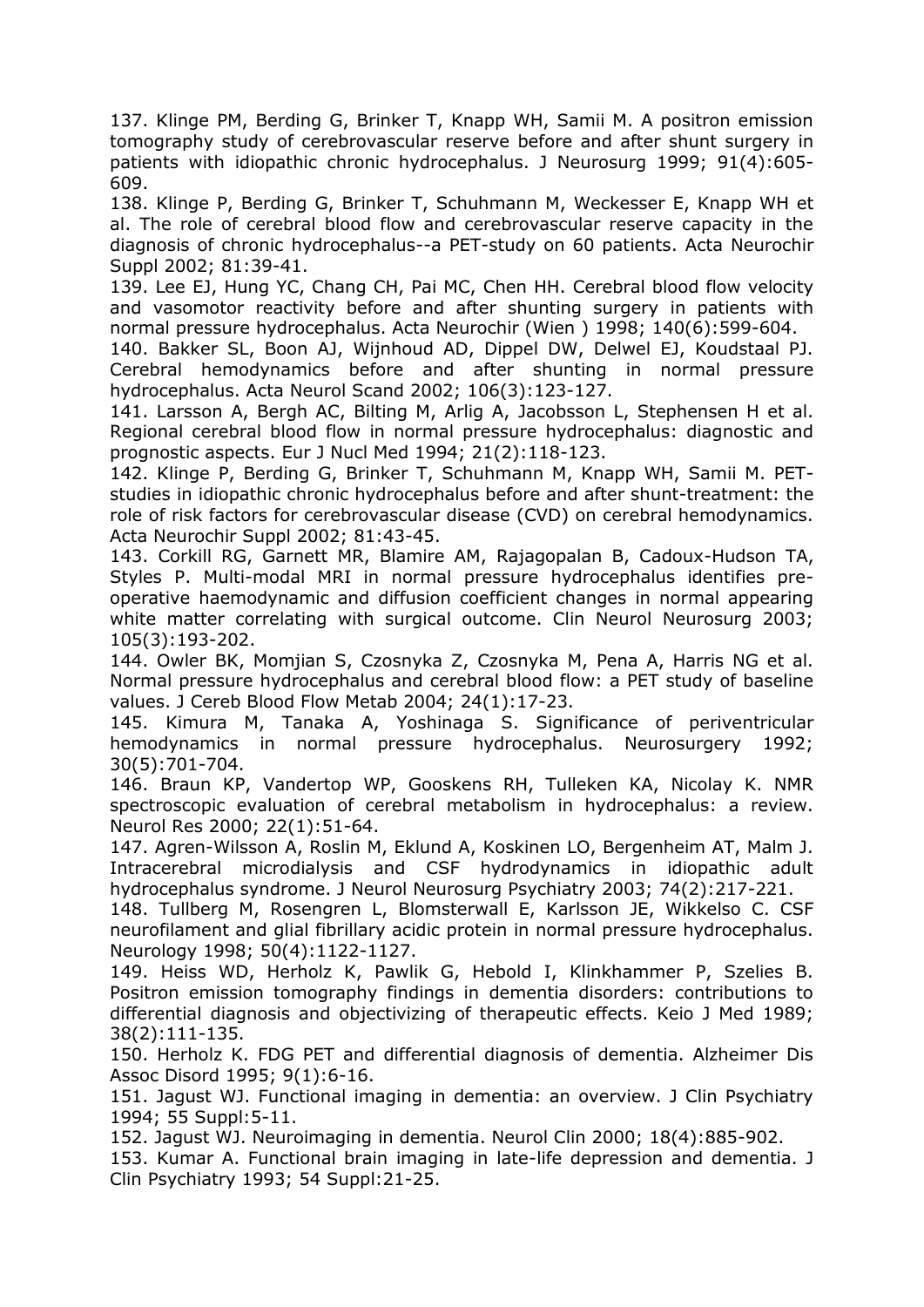154. Mazziotta JC, Frackowiak RS, Phelps ME. The use of positron emission tomography in the clinical assessment of dementia. Semin Nucl Med 1992; 22(4):233-246.

155. Lang C, Herholz K, Huk W, Feistel H. [Diagnostic differentiation of dementia diseases by modern imaging procedures]

Die diagnostische Differenzierung dementieller Erkrankungen durch moderne bildgebende Verfahren. Fortschr Neurol Psychiatr 1990; 58(10):380-398.

156. Jagust WJ, Friedland RP, Budinger TF. Positron emission tomography with [18F]fluorodeoxyglucose differentiates normal pressure hydrocephalus from Alzheimer-type dementia. J Neurol Neurosurg Psychiatry 1985; 48(11):1091- 1096.

157. Del Bigio MR. Calcium-mediated proteolytic damage in white matter of hydrocephalic rats? J Neuropathol Exp Neurol 2000; 59(11):946-954.

158. Del Bigio MR, Bruni JE, Vriend JP. Monoamine neurotransmitters and their metabolites in the mature rabbit brain following induction of hydrocephalus. Neurochem Res 1998; 23(11):1379-1386.

159. Del Bigio MR, Massicotte EM. Protective effect of nimodipine on behavior and white matter of rats with hydrocephalus. J Neurosurg 2001; 94(5):788-794.

160. Tashiro Y, Chakrabortty S, Drake JM, Hattori T. Progressive loss of glutamic acid decarboxylase, parvalbumin, and calbindin D28K immunoreactive neurons in the cerebral cortex and hippocampus of adult rat with experimental hydrocephalus. J Neurosurg 1997; 86(2):263-271.

161. Tashiro Y, Drake JM, Chakrabortty S, Hattori T. Functional injury of cholinergic, GABAergic and dopaminergic systems in the basal ganglia of adult rat with kaolin-induced hydrocephalus. Brain Res 1997; 770(1-2):45-52.

162. Tashiro Y, Drake JM. Reversibility of functionally injured neurotransmitter systems with shunt placement in hydrocephalic rats: implications for intellectual impairment in hydrocephalus. J Neurosurg 1998; 88(4):709-717.

163. Klinge P, Samii A, Mühlendyck A, Visnyei K, Meyer GJ, Walter GF et al. Cerebral hypoperfusion and delayed hippocampal response after induction of adult kaolin hydrocephalus. Stroke 2003; Jan; (34):139-9.

164. Luciano MG, Skarupa DJ, Booth AM, Wood AS, Brant CL, Gdowski MJ. Cerebrovascular adaptation in chronic hydrocephalus. J Cereb Blood Flow Metab 2001; 21(3):285-294.

165. Hakim CA, Hakim R, Hakim S. Normal-pressure hydrocephalus. Neurosurg Clin N Am 2001; 12(4):761-773.

166. Silverberg GD, Huhn S, Jaffe RA. Cerebrospinal fluid production is downregulated in chronic hydrocephalus. J Neurosurg 2002; 97(6):1271-5.

167. Silverberg GD, Mayo M, Saul T, Rubenstein E, McGuire D. Alzheimer's disease, normal-pressure hydrocephalus, and senescent changes in CSF circulatory physiology: a hypothesis. Lancet Neurol 2003; 2(8):506-511.

168. Bech RA, Waldemar G, Gjerris F, Klinken L, Juhler M. Shunting effects in patients with idiopathic normal pressure hydrocephalus; correlation with cerebral and leptomeningeal biopsy findings. Acta Neurochir (Wien ) 1999; 141(6):633- 639.

169. Hughes CP, Siegel BA, Coxe WS, Gado MH, Grubb RL, Coleman RE et al. Adult idiopathic communicating hydrocephalus with and without shunting. J Neurol Neurosurg Psychiatry 1978; 41(11):961-971.

170. Magnaes B. Communicating hydrocephalus in adults. Diagnostic tests and results of treatment with medium pressure shunts. Neurology 1978; 28(5):478- 484.